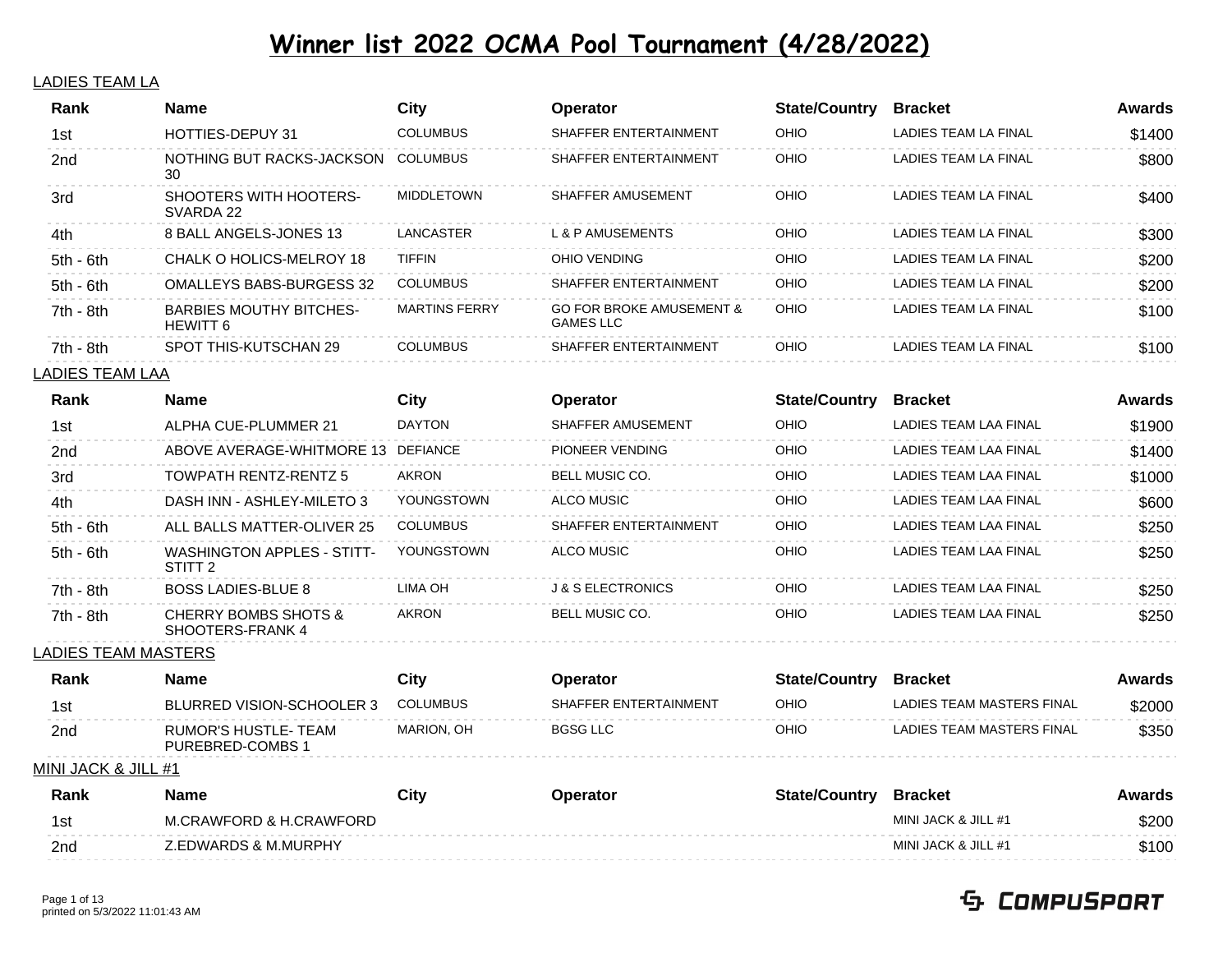#### MINI JACK & JILL #2

| <b>M.OSTING &amp; C.CARROLL</b><br>MINI JACK & JILL #2<br>\$200<br>1st<br>MINI JACK & JILL #2<br>K.PELLAND & L.LESHNAK<br>\$100<br>2 <sub>nd</sub><br>MINI JACK & JILL #3<br><b>City</b><br><b>State/Country</b><br>Rank<br><b>Awards</b><br>Name<br>Operator<br><b>Bracket</b><br>MINI JACK & JILL #3<br><b>M.SHORT &amp; C.SHORT</b><br>1st<br>\$200<br>MINI JACK & JILL #3<br>2 <sub>nd</sub><br>K.STEWART & R.PEBBLE<br>\$100<br><b>MINI SINGLES #1</b><br><b>State/Country</b><br>Rank<br><b>City</b><br><b>Bracket</b><br><b>Awards</b><br>Name<br>Operator<br>STEBELTON MUSIC & VENDING INC. OHIO<br><b>NEWARK</b><br>MINI SINGLES #1<br>DAVID LINN 197303<br>1st<br>\$60<br><b>GO FOR BROKE AMUSEMENT &amp;</b><br><b>MARTINS FERRY</b><br>OHIO<br>MINI SINGLES #1<br>MARK CONWAY 222723<br>\$40<br>2nd<br><b>GAMES LLC</b><br>TERRY HOWELL 125564<br><b>LIMA</b><br><b>J &amp; S ELECTRONICS</b><br>OHIO<br>MINI SINGLES #1<br>\$25<br>$3rd - 4th$<br>STEBELTON MUSIC & VENDING INC. OHIO<br><b>NEWARK</b><br>MINI SINGLES #1<br>\$25<br>$3rd - 4th$<br>TONY MILLER 197047<br>MINI SINGLES #10<br>Rank<br>City<br><b>State/Country</b><br><b>Awards</b><br>Name<br>Operator<br><b>Bracket</b><br><b>GO FOR BROKE AMUSEMENT &amp;</b><br>OHIO<br>MINI SINGLES #10<br>BEN TUCKER 149483<br>\$60<br>1st<br><b>GAMES LLC</b><br><b>L &amp; P AMUSEMENTS</b><br>STRAWDY MALONE 207296<br>OHIO<br>MINI SINGLES #10<br>\$40<br>2 <sub>nd</sub><br><b>L &amp; P AMUSEMENTS</b><br>$3rd - 4th$<br>GARY GRIFFITH 187146<br>LANCASTER<br>OHIO<br>MINI SINGLES #10<br>\$25<br>PATRICK KORNMILLER 151214<br>LANCASTER<br><b>L &amp; P AMUSEMENTS</b><br>OHIO<br>MINI SINGLES #10<br>$3rd - 4th$<br>\$25<br>MINI SINGLES #11<br><b>State/Country</b><br>Rank<br>Name<br>City<br>Operator<br><b>Bracket</b><br><b>Awards</b><br>TAMMY PHELPS 203529<br><b>DAYTON</b><br>SHAFFER AMUSEMENT<br>OHIO<br>MINI SINGLES #11<br>\$60<br>1st<br>STEBELTON MUSIC & VENDING INC. OHIO<br>YAVONA TOWNSEND 111900<br><b>NEWARK</b><br>MINI SINGLES #11<br>\$40<br>2nd<br>BRIAN COMBS 185505<br>SHAFFER AMUSEMENT<br>OHIO<br>MINI SINGLES #11<br><b>DAYTON</b><br>\$25<br>$3rd - 4th$<br><b>JASON PHELPS, JR</b><br><b>DAYTON</b><br>SHAFFER AMUSEMENT<br>OHIO<br>MINI SINGLES #11<br>\$25<br>$3rd - 4th$<br>MINI SINGLES #12<br><b>State/Country</b><br>Rank<br><b>City</b><br><b>Awards</b><br>Name<br>Operator<br><b>Bracket</b><br>OHIO<br><b>MIDDLETOWN</b><br>SHAFFER AMUSEMENT<br>MINI SINGLES #12<br>CHRIS SAWTELLE 187193<br>\$60<br>1st<br><b>TIMOTHY WELLS</b><br>MINI SINGLES #12<br><b>MIDDLETOWN</b><br>SHAFFER AMUSEMENT<br>OHIO<br>\$40<br>2 <sub>nd</sub><br>BELL MUSIC CO.<br>JERRY ROBINAULT 134369<br><b>AKRON</b><br>OHIO<br>MINI SINGLES #12<br>\$25<br>3rd - 4th | Rank | Name | City | Operator | <b>State/Country</b> | <b>Bracket</b> | <b>Awards</b> |
|----------------------------------------------------------------------------------------------------------------------------------------------------------------------------------------------------------------------------------------------------------------------------------------------------------------------------------------------------------------------------------------------------------------------------------------------------------------------------------------------------------------------------------------------------------------------------------------------------------------------------------------------------------------------------------------------------------------------------------------------------------------------------------------------------------------------------------------------------------------------------------------------------------------------------------------------------------------------------------------------------------------------------------------------------------------------------------------------------------------------------------------------------------------------------------------------------------------------------------------------------------------------------------------------------------------------------------------------------------------------------------------------------------------------------------------------------------------------------------------------------------------------------------------------------------------------------------------------------------------------------------------------------------------------------------------------------------------------------------------------------------------------------------------------------------------------------------------------------------------------------------------------------------------------------------------------------------------------------------------------------------------------------------------------------------------------------------------------------------------------------------------------------------------------------------------------------------------------------------------------------------------------------------------------------------------------------------------------------------------------------------------------------------------------------------------------------------------------------------------------------------------------------------------------------------------------------------------------------------------------------------------------------------------------------------------------------------------------------------------------------------------------|------|------|------|----------|----------------------|----------------|---------------|
|                                                                                                                                                                                                                                                                                                                                                                                                                                                                                                                                                                                                                                                                                                                                                                                                                                                                                                                                                                                                                                                                                                                                                                                                                                                                                                                                                                                                                                                                                                                                                                                                                                                                                                                                                                                                                                                                                                                                                                                                                                                                                                                                                                                                                                                                                                                                                                                                                                                                                                                                                                                                                                                                                                                                                                      |      |      |      |          |                      |                |               |
|                                                                                                                                                                                                                                                                                                                                                                                                                                                                                                                                                                                                                                                                                                                                                                                                                                                                                                                                                                                                                                                                                                                                                                                                                                                                                                                                                                                                                                                                                                                                                                                                                                                                                                                                                                                                                                                                                                                                                                                                                                                                                                                                                                                                                                                                                                                                                                                                                                                                                                                                                                                                                                                                                                                                                                      |      |      |      |          |                      |                |               |
|                                                                                                                                                                                                                                                                                                                                                                                                                                                                                                                                                                                                                                                                                                                                                                                                                                                                                                                                                                                                                                                                                                                                                                                                                                                                                                                                                                                                                                                                                                                                                                                                                                                                                                                                                                                                                                                                                                                                                                                                                                                                                                                                                                                                                                                                                                                                                                                                                                                                                                                                                                                                                                                                                                                                                                      |      |      |      |          |                      |                |               |
|                                                                                                                                                                                                                                                                                                                                                                                                                                                                                                                                                                                                                                                                                                                                                                                                                                                                                                                                                                                                                                                                                                                                                                                                                                                                                                                                                                                                                                                                                                                                                                                                                                                                                                                                                                                                                                                                                                                                                                                                                                                                                                                                                                                                                                                                                                                                                                                                                                                                                                                                                                                                                                                                                                                                                                      |      |      |      |          |                      |                |               |
|                                                                                                                                                                                                                                                                                                                                                                                                                                                                                                                                                                                                                                                                                                                                                                                                                                                                                                                                                                                                                                                                                                                                                                                                                                                                                                                                                                                                                                                                                                                                                                                                                                                                                                                                                                                                                                                                                                                                                                                                                                                                                                                                                                                                                                                                                                                                                                                                                                                                                                                                                                                                                                                                                                                                                                      |      |      |      |          |                      |                |               |
|                                                                                                                                                                                                                                                                                                                                                                                                                                                                                                                                                                                                                                                                                                                                                                                                                                                                                                                                                                                                                                                                                                                                                                                                                                                                                                                                                                                                                                                                                                                                                                                                                                                                                                                                                                                                                                                                                                                                                                                                                                                                                                                                                                                                                                                                                                                                                                                                                                                                                                                                                                                                                                                                                                                                                                      |      |      |      |          |                      |                |               |
|                                                                                                                                                                                                                                                                                                                                                                                                                                                                                                                                                                                                                                                                                                                                                                                                                                                                                                                                                                                                                                                                                                                                                                                                                                                                                                                                                                                                                                                                                                                                                                                                                                                                                                                                                                                                                                                                                                                                                                                                                                                                                                                                                                                                                                                                                                                                                                                                                                                                                                                                                                                                                                                                                                                                                                      |      |      |      |          |                      |                |               |
|                                                                                                                                                                                                                                                                                                                                                                                                                                                                                                                                                                                                                                                                                                                                                                                                                                                                                                                                                                                                                                                                                                                                                                                                                                                                                                                                                                                                                                                                                                                                                                                                                                                                                                                                                                                                                                                                                                                                                                                                                                                                                                                                                                                                                                                                                                                                                                                                                                                                                                                                                                                                                                                                                                                                                                      |      |      |      |          |                      |                |               |
|                                                                                                                                                                                                                                                                                                                                                                                                                                                                                                                                                                                                                                                                                                                                                                                                                                                                                                                                                                                                                                                                                                                                                                                                                                                                                                                                                                                                                                                                                                                                                                                                                                                                                                                                                                                                                                                                                                                                                                                                                                                                                                                                                                                                                                                                                                                                                                                                                                                                                                                                                                                                                                                                                                                                                                      |      |      |      |          |                      |                |               |
|                                                                                                                                                                                                                                                                                                                                                                                                                                                                                                                                                                                                                                                                                                                                                                                                                                                                                                                                                                                                                                                                                                                                                                                                                                                                                                                                                                                                                                                                                                                                                                                                                                                                                                                                                                                                                                                                                                                                                                                                                                                                                                                                                                                                                                                                                                                                                                                                                                                                                                                                                                                                                                                                                                                                                                      |      |      |      |          |                      |                |               |
|                                                                                                                                                                                                                                                                                                                                                                                                                                                                                                                                                                                                                                                                                                                                                                                                                                                                                                                                                                                                                                                                                                                                                                                                                                                                                                                                                                                                                                                                                                                                                                                                                                                                                                                                                                                                                                                                                                                                                                                                                                                                                                                                                                                                                                                                                                                                                                                                                                                                                                                                                                                                                                                                                                                                                                      |      |      |      |          |                      |                |               |
|                                                                                                                                                                                                                                                                                                                                                                                                                                                                                                                                                                                                                                                                                                                                                                                                                                                                                                                                                                                                                                                                                                                                                                                                                                                                                                                                                                                                                                                                                                                                                                                                                                                                                                                                                                                                                                                                                                                                                                                                                                                                                                                                                                                                                                                                                                                                                                                                                                                                                                                                                                                                                                                                                                                                                                      |      |      |      |          |                      |                |               |
|                                                                                                                                                                                                                                                                                                                                                                                                                                                                                                                                                                                                                                                                                                                                                                                                                                                                                                                                                                                                                                                                                                                                                                                                                                                                                                                                                                                                                                                                                                                                                                                                                                                                                                                                                                                                                                                                                                                                                                                                                                                                                                                                                                                                                                                                                                                                                                                                                                                                                                                                                                                                                                                                                                                                                                      |      |      |      |          |                      |                |               |
|                                                                                                                                                                                                                                                                                                                                                                                                                                                                                                                                                                                                                                                                                                                                                                                                                                                                                                                                                                                                                                                                                                                                                                                                                                                                                                                                                                                                                                                                                                                                                                                                                                                                                                                                                                                                                                                                                                                                                                                                                                                                                                                                                                                                                                                                                                                                                                                                                                                                                                                                                                                                                                                                                                                                                                      |      |      |      |          |                      |                |               |
|                                                                                                                                                                                                                                                                                                                                                                                                                                                                                                                                                                                                                                                                                                                                                                                                                                                                                                                                                                                                                                                                                                                                                                                                                                                                                                                                                                                                                                                                                                                                                                                                                                                                                                                                                                                                                                                                                                                                                                                                                                                                                                                                                                                                                                                                                                                                                                                                                                                                                                                                                                                                                                                                                                                                                                      |      |      |      |          |                      |                |               |
|                                                                                                                                                                                                                                                                                                                                                                                                                                                                                                                                                                                                                                                                                                                                                                                                                                                                                                                                                                                                                                                                                                                                                                                                                                                                                                                                                                                                                                                                                                                                                                                                                                                                                                                                                                                                                                                                                                                                                                                                                                                                                                                                                                                                                                                                                                                                                                                                                                                                                                                                                                                                                                                                                                                                                                      |      |      |      |          |                      |                |               |
|                                                                                                                                                                                                                                                                                                                                                                                                                                                                                                                                                                                                                                                                                                                                                                                                                                                                                                                                                                                                                                                                                                                                                                                                                                                                                                                                                                                                                                                                                                                                                                                                                                                                                                                                                                                                                                                                                                                                                                                                                                                                                                                                                                                                                                                                                                                                                                                                                                                                                                                                                                                                                                                                                                                                                                      |      |      |      |          |                      |                |               |
|                                                                                                                                                                                                                                                                                                                                                                                                                                                                                                                                                                                                                                                                                                                                                                                                                                                                                                                                                                                                                                                                                                                                                                                                                                                                                                                                                                                                                                                                                                                                                                                                                                                                                                                                                                                                                                                                                                                                                                                                                                                                                                                                                                                                                                                                                                                                                                                                                                                                                                                                                                                                                                                                                                                                                                      |      |      |      |          |                      |                |               |
|                                                                                                                                                                                                                                                                                                                                                                                                                                                                                                                                                                                                                                                                                                                                                                                                                                                                                                                                                                                                                                                                                                                                                                                                                                                                                                                                                                                                                                                                                                                                                                                                                                                                                                                                                                                                                                                                                                                                                                                                                                                                                                                                                                                                                                                                                                                                                                                                                                                                                                                                                                                                                                                                                                                                                                      |      |      |      |          |                      |                |               |
|                                                                                                                                                                                                                                                                                                                                                                                                                                                                                                                                                                                                                                                                                                                                                                                                                                                                                                                                                                                                                                                                                                                                                                                                                                                                                                                                                                                                                                                                                                                                                                                                                                                                                                                                                                                                                                                                                                                                                                                                                                                                                                                                                                                                                                                                                                                                                                                                                                                                                                                                                                                                                                                                                                                                                                      |      |      |      |          |                      |                |               |
|                                                                                                                                                                                                                                                                                                                                                                                                                                                                                                                                                                                                                                                                                                                                                                                                                                                                                                                                                                                                                                                                                                                                                                                                                                                                                                                                                                                                                                                                                                                                                                                                                                                                                                                                                                                                                                                                                                                                                                                                                                                                                                                                                                                                                                                                                                                                                                                                                                                                                                                                                                                                                                                                                                                                                                      |      |      |      |          |                      |                |               |
|                                                                                                                                                                                                                                                                                                                                                                                                                                                                                                                                                                                                                                                                                                                                                                                                                                                                                                                                                                                                                                                                                                                                                                                                                                                                                                                                                                                                                                                                                                                                                                                                                                                                                                                                                                                                                                                                                                                                                                                                                                                                                                                                                                                                                                                                                                                                                                                                                                                                                                                                                                                                                                                                                                                                                                      |      |      |      |          |                      |                |               |
|                                                                                                                                                                                                                                                                                                                                                                                                                                                                                                                                                                                                                                                                                                                                                                                                                                                                                                                                                                                                                                                                                                                                                                                                                                                                                                                                                                                                                                                                                                                                                                                                                                                                                                                                                                                                                                                                                                                                                                                                                                                                                                                                                                                                                                                                                                                                                                                                                                                                                                                                                                                                                                                                                                                                                                      |      |      |      |          |                      |                |               |
|                                                                                                                                                                                                                                                                                                                                                                                                                                                                                                                                                                                                                                                                                                                                                                                                                                                                                                                                                                                                                                                                                                                                                                                                                                                                                                                                                                                                                                                                                                                                                                                                                                                                                                                                                                                                                                                                                                                                                                                                                                                                                                                                                                                                                                                                                                                                                                                                                                                                                                                                                                                                                                                                                                                                                                      |      |      |      |          |                      |                |               |
|                                                                                                                                                                                                                                                                                                                                                                                                                                                                                                                                                                                                                                                                                                                                                                                                                                                                                                                                                                                                                                                                                                                                                                                                                                                                                                                                                                                                                                                                                                                                                                                                                                                                                                                                                                                                                                                                                                                                                                                                                                                                                                                                                                                                                                                                                                                                                                                                                                                                                                                                                                                                                                                                                                                                                                      |      |      |      |          |                      |                |               |
|                                                                                                                                                                                                                                                                                                                                                                                                                                                                                                                                                                                                                                                                                                                                                                                                                                                                                                                                                                                                                                                                                                                                                                                                                                                                                                                                                                                                                                                                                                                                                                                                                                                                                                                                                                                                                                                                                                                                                                                                                                                                                                                                                                                                                                                                                                                                                                                                                                                                                                                                                                                                                                                                                                                                                                      |      |      |      |          |                      |                |               |
|                                                                                                                                                                                                                                                                                                                                                                                                                                                                                                                                                                                                                                                                                                                                                                                                                                                                                                                                                                                                                                                                                                                                                                                                                                                                                                                                                                                                                                                                                                                                                                                                                                                                                                                                                                                                                                                                                                                                                                                                                                                                                                                                                                                                                                                                                                                                                                                                                                                                                                                                                                                                                                                                                                                                                                      |      |      |      |          |                      |                |               |
|                                                                                                                                                                                                                                                                                                                                                                                                                                                                                                                                                                                                                                                                                                                                                                                                                                                                                                                                                                                                                                                                                                                                                                                                                                                                                                                                                                                                                                                                                                                                                                                                                                                                                                                                                                                                                                                                                                                                                                                                                                                                                                                                                                                                                                                                                                                                                                                                                                                                                                                                                                                                                                                                                                                                                                      |      |      |      |          |                      |                |               |
|                                                                                                                                                                                                                                                                                                                                                                                                                                                                                                                                                                                                                                                                                                                                                                                                                                                                                                                                                                                                                                                                                                                                                                                                                                                                                                                                                                                                                                                                                                                                                                                                                                                                                                                                                                                                                                                                                                                                                                                                                                                                                                                                                                                                                                                                                                                                                                                                                                                                                                                                                                                                                                                                                                                                                                      |      |      |      |          |                      |                |               |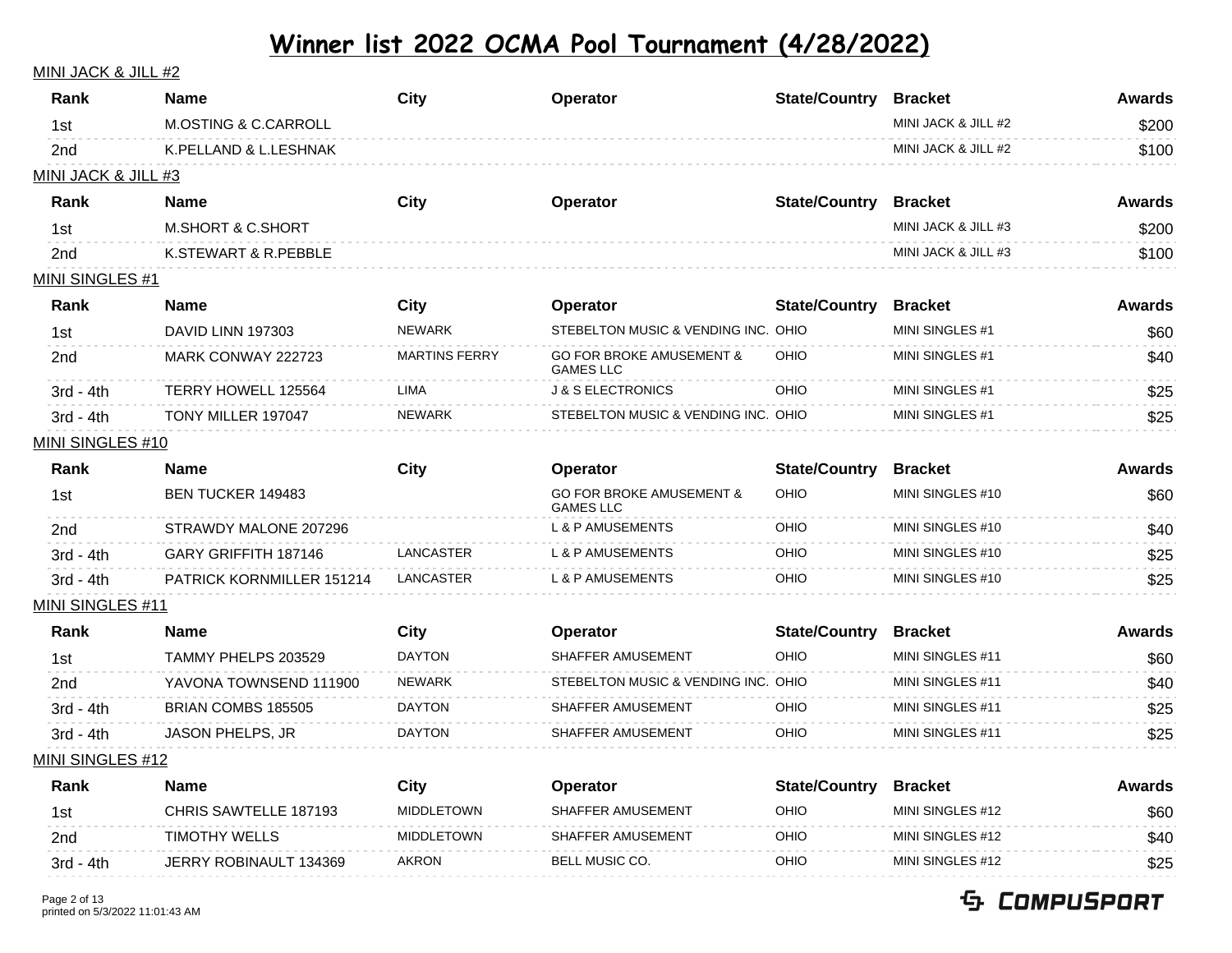| 3rd - 4th              | <b>RICKY FAUGHT</b>          | <b>MOUNT VERNON</b>   | R.L. HULL & SONS, INC.                                  | OHIO                 | MINI SINGLES #12 | \$25          |
|------------------------|------------------------------|-----------------------|---------------------------------------------------------|----------------------|------------------|---------------|
| MINI SINGLES #13       |                              |                       |                                                         |                      |                  |               |
| Rank                   | <b>Name</b>                  | City                  | Operator                                                | <b>State/Country</b> | <b>Bracket</b>   | Awards        |
| 1st                    | MARK CONWAY 222723           | <b>MARTINS FERRY</b>  | <b>GO FOR BROKE AMUSEMENT &amp;</b><br><b>GAMES LLC</b> | OHIO                 | MINI SINGLES #13 | \$60          |
| 2nd                    | RICHIE PERRSINGER 222734     | <b>MARTINS FERRY</b>  | <b>GO FOR BROKE AMUSEMENT &amp;</b><br><b>GAMES LLC</b> | OHIO                 | MINI SINGLES #13 | \$40          |
| 3rd - 4th              | SHELLI BOWLING 130145        | <b>DAYTON</b>         | SHAFFER AMUSEMENT                                       | OHIO                 | MINI SINGLES #13 | \$25          |
| 3rd - 4th              | TIFFANIE KINNEY 112426       | <b>FRAZEYSBURG</b>    | STEBELTON MUSIC & VENDING INC. OHIO                     |                      | MINI SINGLES #13 | \$25          |
| MINI SINGLES #2        |                              |                       |                                                         |                      |                  |               |
| Rank                   | <b>Name</b>                  | City                  | Operator                                                | <b>State/Country</b> | <b>Bracket</b>   | Awards        |
| 1st                    | WILLIAM LOCKHART 171493      | <b>NEWARK</b>         | SHAFFER ENTERTAINMENT                                   | OHIO                 | MINI SINGLES #2  | \$60          |
| 2 <sub>nd</sub>        | TRENT HUTCHINS 220472        | LANCASTER             | L & P AMUSEMENTS                                        | OHIO                 | MINI SINGLES #2  | \$40          |
| 3rd - 4th              | CORY SAYRE 126450            | <b>UPPER SANDUSKY</b> | PIONEER VENDING                                         | OHIO                 | MINI SINGLES #2  | \$25          |
| $3rd - 4th$            | <b>STACEY RICE</b>           | SPRINGFIELD           | SHAFFER AMUSEMENT                                       | OHIO                 | MINI SINGLES #2  | \$25          |
| <b>MINI SINGLES #3</b> |                              |                       |                                                         |                      |                  |               |
| Rank                   | <b>Name</b>                  | <b>City</b>           | Operator                                                | <b>State/Country</b> | <b>Bracket</b>   | <b>Awards</b> |
| 1st                    | TOBY NAPIER 200654           | <b>FOSTORIA</b>       | PIONEER VENDING OHIO                                    | OHIO                 | MINI SINGLES #3  | \$60          |
| 2nd                    | JOHN SCHMIDT 197098          | <b>NEWARK</b>         | STEBELTON MUSIC & VENDING INC. OHIO                     |                      | MINI SINGLES #3  | \$40          |
| $3rd - 4th$            | DREW MEINHART 214759         | <b>AKRON</b>          | BELL MUSIC CO.                                          | OHIO                 | MINI SINGLES #3  | \$25          |
| $3rd - 4th$            | <b>JIM RECTOR 197107</b>     | <b>HEATH</b>          | STEBELTON MUSIC & VENDING INC. OHIO                     |                      | MINI SINGLES #3  | \$25          |
| MINI SINGLES #4        |                              |                       |                                                         |                      |                  |               |
| Rank                   | <b>Name</b>                  | <b>City</b>           | <b>Operator</b>                                         | <b>State/Country</b> | <b>Bracket</b>   | <b>Awards</b> |
| 1st                    | JASON PUGH 178256            | JEFFERSON COUNTY      | TRI AREA AMUSEMENT                                      | OHIO                 | MINI SINGLES #4  | \$60          |
| 2nd                    | MATT KELLEY 112890           | <b>AKRON</b>          | BELL MUSIC CO.                                          | OHIO                 | MINI SINGLES #4  | \$40          |
| 3rd - 4th              | BUTCH HEWITT 178233          | <b>MARTINS FERRY</b>  | <b>GO FOR BROKE AMUSEMENT &amp;</b><br><b>GAMES LLC</b> | OHIO                 | MINI SINGLES #4  | \$25          |
| 3rd - 4th              | SCOTT CHRISTIE 179754        | <b>NEWARK</b>         | STEBELTON MUSIC & VENDING INC. OHIO                     |                      | MINI SINGLES #4  | \$25          |
| <b>MINI SINGLES #5</b> |                              |                       |                                                         |                      |                  |               |
| Rank                   | <b>Name</b>                  | <b>City</b>           | <b>Operator</b>                                         | <b>State/Country</b> | <b>Bracket</b>   | <b>Awards</b> |
| 1st                    | <b>BRENT BIRKER 193285</b>   | <b>NEWARK</b>         | STEBELTON MUSIC & VENDING INC. OHIO                     |                      | MINI SINGLES #5  | \$60          |
| 2nd                    | <b>COREY HALL</b>            | <b>LORAIN</b>         | OHIO VENDING                                            | OHIO                 | MINI SINGLES #5  | \$40          |
| 3rd - 4th              | <b>GEORGE STEVENS 117548</b> | <b>DAYTON</b>         | SHAFFER AMUSEMENT                                       | OHIO                 | MINI SINGLES #5  | \$25          |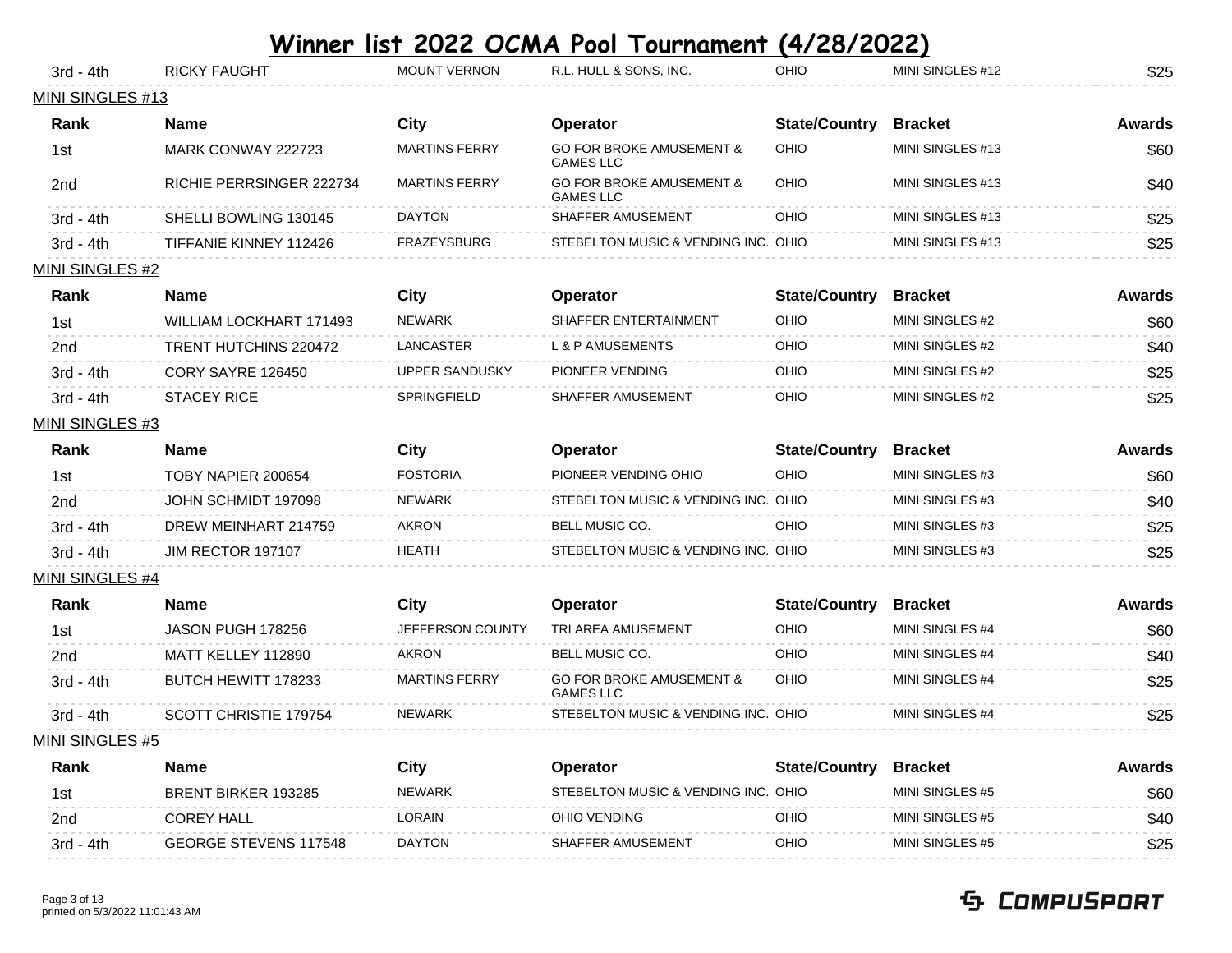| 3rd - 4th              | <b>KALOB JOHN</b>            | <b>COLUMBUS</b>      | SHAFFER ENTERTAINMENT                                   | OHIO                 | MINI SINGLES #5 | \$25          |
|------------------------|------------------------------|----------------------|---------------------------------------------------------|----------------------|-----------------|---------------|
| MINI SINGLES #6        |                              |                      |                                                         |                      |                 |               |
| Rank                   | <b>Name</b>                  | City                 | Operator                                                | <b>State/Country</b> | <b>Bracket</b>  | <b>Awards</b> |
| 1st                    | ZAC EDWARDS 138505           | <b>AKRON</b>         | BELL MUSIC CO.                                          | OHIO                 | MINI SINGLES #6 | \$60          |
| 2 <sub>nd</sub>        | MATT CRAWFORD 170779         | SPRINGFIELD          | <b>SHAFFER AMUSEMENT</b>                                | OHIO                 | MINI SINGLES #6 | \$40          |
| $3rd - 4th$            | SCOTT WENDLING 155293        | <b>AKRON</b>         | BELL MUSIC CO.                                          | OHIO                 | MINI SINGLES #6 | \$25          |
| $3rd - 4th$            | VIC FERNANDEZ 196635         | <b>AKRON</b>         | BELL MUSIC CO.                                          | OHIO                 | MINI SINGLES #6 | \$25          |
| <b>MINI SINGLES #7</b> |                              |                      |                                                         |                      |                 |               |
| Rank                   | <b>Name</b>                  | City                 | <b>Operator</b>                                         | <b>State/Country</b> | <b>Bracket</b>  | <b>Awards</b> |
| 1st                    | JIM MUNYAN 197042            | <b>NEWARK</b>        | STEBELTON MUSIC & VENDING INC. OHIO                     |                      | MINI SINGLES #7 | \$60          |
| 2 <sub>nd</sub>        | STEVE CHACEY 178984          | <b>NEWARK</b>        | STEBELTON MUSIC & VENDING INC. OHIO                     |                      | MINI SINGLES #7 | \$40          |
| $3rd - 4th$            | <b>DAVE RAMOS</b>            | <b>ELYRIA</b>        | OHIO VENDING MACHINE                                    | OHIO                 | MINI SINGLES #7 | \$25          |
| $3rd - 4th$            | RODNEY SIMPSON 197706        | <b>NEWARK</b>        | STEBELTON MUSIC & VENDING INC. OHIO                     |                      | MINI SINGLES #7 | \$25          |
| MINI SINGLES #8        |                              |                      |                                                         |                      |                 |               |
| Rank                   | <b>Name</b>                  | City                 | <b>Operator</b>                                         | <b>State/Country</b> | <b>Bracket</b>  | <b>Awards</b> |
| 1st                    | CHRIS AQUINO 189593          | <b>AKRON</b>         | BELL MUSIC CO.                                          | OHIO                 | MINI SINGLES #8 | \$60          |
| 2 <sub>nd</sub>        | <b>GARY WADE 181444</b>      | SPRINGFIELD          | SHAFFER AMUSEMENT                                       | OHIO                 | MINI SINGLES #8 | \$40          |
| $3rd - 4th$            | CHRISTOPHER NELSON 179770    | <b>CROOKSVILLE</b>   | STEBELTON MUSIC & VENDING INC. OHIO                     |                      | MINI SINGLES #8 | \$25          |
| 3rd - 4th              | TOM GOULET 170595            | <b>COLUMBUS</b>      | SHAFFER ENTERTAINMENT                                   | OHIO                 | MINI SINGLES #8 | \$25          |
| MINI SINGLES #9        |                              |                      |                                                         |                      |                 |               |
| Rank                   | <b>Name</b>                  | City                 | Operator                                                | <b>State/Country</b> | <b>Bracket</b>  | <b>Awards</b> |
| 1st                    | DAVE YANOK 222744            | <b>MARTINS FERRY</b> | <b>GO FOR BROKE AMUSEMENT &amp;</b><br><b>GAMES LLC</b> | OHIO                 | MINI SINGLES #9 | \$60          |
| 2 <sub>nd</sub>        | <b>DUSTY NICHOLAS 190060</b> | <b>AKRON</b>         | <b>BELL MUSIC CO.</b>                                   | OHIO                 | MINI SINGLES #9 | \$40          |
| $3rd - 4th$            | DAN HARRIMAN 222753          | <b>MARTINS FERRY</b> | <b>GO FOR BROKE AMUSEMENT &amp;</b>                     | OHIO                 | MINI SINGLES #9 | \$25          |

3rd - 4th DAN HARRIMAN 222753 MARTINS FERRY GO FOR BROKE AMUSEMENT & GAMES LLC 3rd - 4th RICH JESKEY 238424 GO FOR BROKE AMUSEMENT & GAMES LLC OHIO MINI SINGLES #9 \$25

OPEN TEAM A

| Rank | Name                           | City            | Operator              | <b>State/Country</b> | <b>Bracket</b>    | Awards |
|------|--------------------------------|-----------------|-----------------------|----------------------|-------------------|--------|
| 1st  | BANKSHOTS MCCUEN-MCCUEN<br>200 | COLUMBUS        | SHAFFER ENTERTAINMENT | <b>OHIO</b>          | OPEN TEAM A FINAL | \$5000 |
| 2nd  | METRO A.C.-WALSH 214           | <b>COLUMBUS</b> | SHAFFER ENTERTAINMENT | OHIO                 | OPEN TEAM A FINAL | \$3500 |
| 3rd  | YOUNG GUNS-SEARS 193           | <b>COLUMBUS</b> | SHAFFER ENTERTAINMENT | <b>OHIO</b>          | OPEN TEAM A FINAL | \$2000 |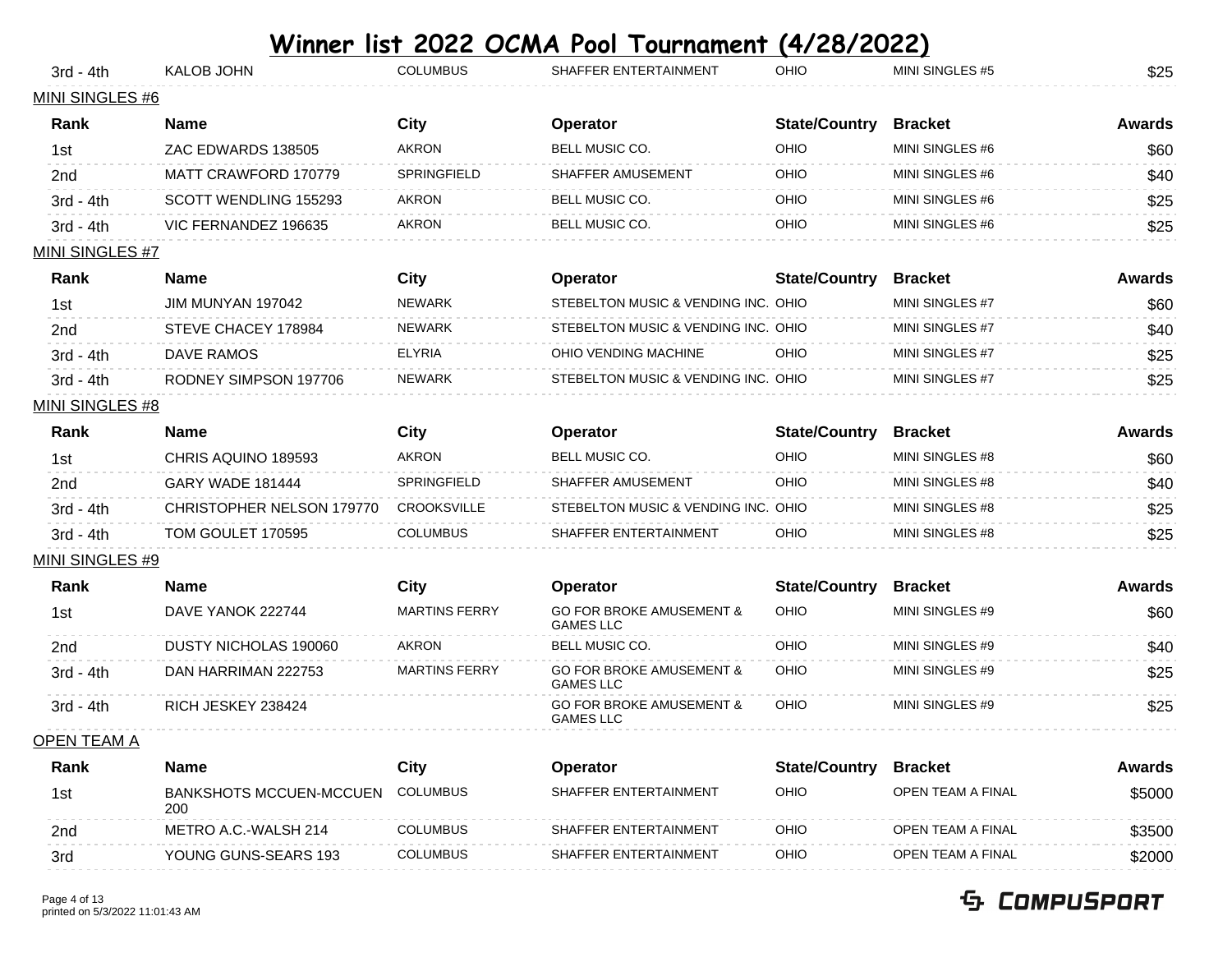| 4th         | WEST END CHEYNEY-CHEYNEY AKRON<br>21               |                                | BELL MUSIC CO.                                          | OHIO | OPEN TEAM A FINAL | \$1200 |
|-------------|----------------------------------------------------|--------------------------------|---------------------------------------------------------|------|-------------------|--------|
| $5th - 6th$ | E R NO-GROSS 81                                    | LIMA OH                        | <b>J &amp; S ELECTRONICS</b>                            | OHIO | OPEN TEAM A FINAL | \$1000 |
| $5th - 6th$ | <b>FRANTASTIC FIVE-JARVIS 28</b>                   | <b>AKRON</b>                   | BELL MUSIC CO.                                          | OHIO | OPEN TEAM A FINAL | \$1000 |
| 7th - 8th   | DEBONAIRE'S HITTERS-DIXSON<br>47                   | AKRON                          | BELL MUSIC CO.                                          | OHIO | OPEN TEAM A FINAL | \$800  |
| 7th - 8th   | <b>GET U SOME-MILLS 151</b>                        | <b>DAYTON</b>                  | SHAFFER AMUSEMENT                                       | OHIO | OPEN TEAM A FINAL | \$800  |
| 9th - 12th  | <b>ICE BREAKERS SCHINKER-</b><br><b>SCHINKER 2</b> | YOUNGSTOWN                     | <b>ALCO MUSIC</b>                                       | OHIO | OPEN TEAM A FINAL | \$500  |
| 9th - 12th  | LEFTOVERS-TUTTLE 66                                | <b>MARTINS FERRY</b>           | <b>GO FOR BROKE AMUSEMENT &amp;</b><br><b>GAMES LLC</b> | OHIO | OPEN TEAM A FINAL | \$500  |
| 9th - 12th  | NATION ON CUE-NATION 243                           | JEFFERSON COUNTY,<br><b>OH</b> | TRI AREA AMUSEMENT                                      | OHIO | OPEN TEAM A FINAL | \$500  |
| 9th - 12th  | <b>TOO DRUNK TO HUSTLE-LUFF</b><br>150             | <b>DAYTON</b>                  | SHAFFER AMUSEMENT                                       | OHIO | OPEN TEAM A FINAL | \$500  |
| 13th - 16th | DOUBLE BARREL FOX-FOX 117                          | <b>TIFFIN</b>                  | <b>OHIO VENDING</b>                                     | OHIO | OPEN TEAM A FINAL | \$350  |
| 13th - 16th | <b>HOODLUMS &amp; HILLJACKS-</b><br>SCHERF 126     | <b>FINDLAY</b>                 | PIONEER VENDING                                         | OHIO | OPEN TEAM A FINAL | \$350  |
| 13th - 16th | ICE BREAKERS-PERSINO 104                           | <b>AUSTINTOWN</b>              | M&G SERVICES (OHIO)                                     | OHIO | OPEN TEAM A FINAL | \$350  |
| 13th - 16th | RACKBUSTERS-WINEGARDNER<br>221                     | NEWARK                         | STEBELTON MUSIC & VENDING INC. OHIO                     |      | OPEN TEAM A FINAL | \$350  |
| 17th - 24th | 8 BALLERS-MILLER 148                               | <b>DAYTON</b>                  | SHAFFER AMUSEMENT                                       | OHIO | OPEN TEAM A FINAL | \$300  |
| 17th - 24th | <b>CUEZ N MOTION-PATTON 98</b>                     | <b>MANSFIELD</b>               | <b>LORAIN MUSIC &amp; VENDING</b>                       | OHIO | OPEN TEAM A FINAL | \$300  |
| 17th - 24th | <b>FUNKY STICKS-EDGERLEY 227</b>                   | NEWARK                         | STEBELTON MUSIC & VENDING INC. OHIO                     |      | OPEN TEAM A FINAL | \$300  |
| 17th - 24th | GRINDERS-LYLE 187                                  | <b>COLUMBUS</b>                | SHAFFER ENTERTAINMENT                                   | OHIO | OPEN TEAM A FINAL | \$300  |
| 17th - 24th | PARKVIEW 1-MCCLELLAND 244                          | JEFFERSON COUNTY,<br>OΗ        | TRI AREA AMUSEMENT                                      | OHIO | OPEN TEAM A FINAL | \$300  |
| 17th - 24th | SHOOTERS MCGAVIN-BECHER<br>41                      | <b>AKRON</b>                   | BELL MUSIC CO.                                          | OHIO | OPEN TEAM A FINAL | \$300  |
| 17th - 24th | SNOOPY'S RED BARONS-<br>SOUTHWOOD 159              | <b>DAYTON</b>                  | SHAFFER AMUSEMENT                                       | OHIO | OPEN TEAM A FINAL | \$300  |
| 17th - 24th | WWGD-HEATH 245                                     | JEFFERSON COUNTY,<br>OH        | TRI AREA AMUSEMENT                                      | OHIO | OPEN TEAM A FINAL | \$300  |
| 25th - 32nd | HUSTLERS-VOGELMEIER 228                            | <b>NEWARK</b>                  | STEBELTON MUSIC & VENDING INC. OHIO                     |      | OPEN TEAM A FINAL | \$250  |
| 25th - 32nd | ICE BREAKERS-AMADEI 103                            | AUSTINTOWN                     | M&G SERVICES (OHIO)                                     | OHIO | OPEN TEAM A FINAL | \$250  |
| 25th - 32nd | LOOSE RACKS - M.C.B3-<br><b>CAVENDER 1</b>         | YOUNGSTOWN                     | <b>ALCO MUSIC</b>                                       | OHIO | OPEN TEAM A FINAL | \$250  |
| 25th - 32nd | NO EXCUSES-PARKER 215                              | <b>COLUMBUS</b>                | SHAFFER ENTERTAINMENT                                   | OHIO | OPEN TEAM A FINAL | \$250  |
| 25th - 32nd | TEAM ALFORD-ALFORD 206                             | <b>COLUMBUS</b>                | SHAFFER ENTERTAINMENT                                   | OHIO | OPEN TEAM A FINAL | \$250  |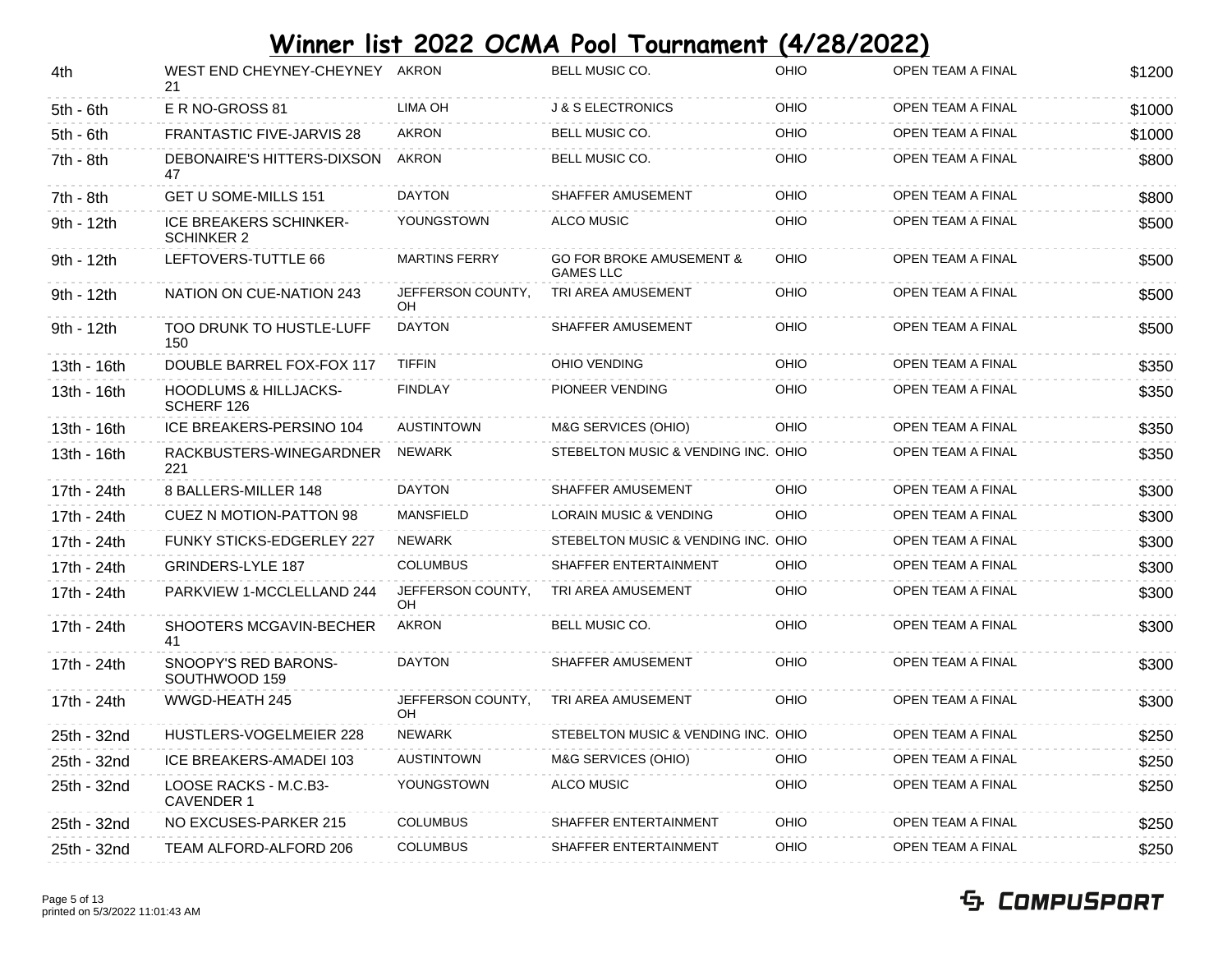| 25th - 32nd | THE WANNABES-GAVER 203                               | <b>COLUMBUS</b>      | SHAFFER ENTERTAINMENT                                   | OHIO | <b>OPEN TEAM A FINAL</b> | \$250 |
|-------------|------------------------------------------------------|----------------------|---------------------------------------------------------|------|--------------------------|-------|
| 25th - 32nd | THE WOLF PACK-MYERS 118                              | <b>TIFFIN</b>        | OHIO VENDING                                            | OHIO | OPEN TEAM A FINAL        | \$250 |
| 25th - 32nd | <b>ZIGGY'S STARDUSTERS-</b><br><b>HAMMOND 145</b>    | <b>DAYTON</b>        | SHAFFER AMUSEMENT                                       | OHIO | OPEN TEAM A FINAL        | \$250 |
| 33rd - 48th | LAPORTE-PELTON 107                                   | LORAIN               | OHIO VENDING                                            | OHIO | OPEN TEAM A #1           | \$200 |
| 33rd - 48th | <b>WANNEMACHER TAVERN-</b><br><b>WANNEMACHER 82</b>  | PUTNAM COUNTY OH     | <b>J &amp; S ELECTRONICS</b>                            | OHIO | OPEN TEAM A #1           | \$200 |
| 33rd - 48th | KNOCKAROUND GUYS-NEFF 34                             | <b>AKRON</b>         | <b>BELL MUSIC CO.</b>                                   | OHIO | <b>OPEN TEAM A #2</b>    | \$200 |
| 33rd - 48th | ODD BALLS-DUNWOODY 231                               | <b>NEWARK</b>        | STEBELTON MUSIC & VENDING INC. OHIO                     |      | OPEN TEAM A #2           | \$200 |
| 33rd - 48th | <b>BLIND SQUIRRELS-CRISS 23</b>                      | <b>AKRON</b>         | BELL MUSIC CO.                                          | OHIO | <b>OPEN TEAM A #3</b>    | \$200 |
| 33rd - 48th | POOL HAWKS-PROPST 144                                | SPRINGFIELD          | SHAFFER AMUSEMENT                                       | OHIO | <b>OPEN TEAM A #3</b>    | \$200 |
| 33rd - 48th | <b>BIG STICK ENERGY-HAHN 123</b>                     | <b>DEFIANCE</b>      | PIONEER VENDING                                         | OHIO | <b>OPEN TEAM A #4</b>    | \$200 |
| 33rd - 48th | <b>JUST JOKIN-MOYER 101</b>                          | <b>MANSFIELD</b>     | <b>LORAIN MUSIC &amp; VENDING</b>                       | OHIO | OPEN TEAM A #4           | \$200 |
| 33rd - 48th | <b>SHOOTERS DUCK HUNTERS-</b><br>DOLPH <sub>43</sub> | <b>AKRON</b>         | <b>BELL MUSIC CO.</b>                                   | OHIO | <b>OPEN TEAM A #5</b>    | \$200 |
| 33rd - 48th | <b>TERRYS A-STEIBLE 68</b>                           | <b>MARTINS FERRY</b> | <b>GO FOR BROKE AMUSEMENT &amp;</b><br><b>GAMES LLC</b> | OHIO | <b>OPEN TEAM A #5</b>    | \$200 |
| 33rd - 48th | 8-BALL WHISKEY EXPRESS-<br><b>HAWKINS 36</b>         | <b>AKRON</b>         | BELL MUSIC CO.                                          | OHIO | OPEN TEAM A #6           | \$200 |
| 33rd - 48th | CUSHIONS HEROLD-HEROLD 204 COLUMBUS                  |                      | SHAFFER ENTERTAINMENT                                   | OHIO | OPEN TEAM A #6           | \$200 |
| 33rd - 48th | LIONS NOT SHEEP-WOLTZ 209                            | <b>COLUMBUS</b>      | SHAFFER ENTERTAINMENT                                   | OHIO | OPEN TEAM A #7           | \$200 |
| 33rd - 48th | THE DREAMERS-HOOVER 108                              | <b>LORAIN</b>        | OHIO VENDING                                            | OHIO | <b>OPEN TEAM A #7</b>    | \$200 |
| 33rd - 48th | <b>CALL SECURITY-JONES 202</b>                       | <b>COLUMBUS</b>      | SHAFFER ENTERTAINMENT                                   | OHIO | <b>OPEN TEAM A #8</b>    | \$200 |
| 33rd - 48th | MT. VERNON MAFIA-BOGGS 72                            | <b>MOUNT VERNON</b>  | R.L. HULL & SONS, INC.                                  | OHIO | <b>OPEN TEAM A #8</b>    | \$200 |
|             |                                                      |                      |                                                         |      |                          |       |

#### OPEN TEAM AA

| Rank        | <b>Name</b>                                    | City              | <b>Operator</b>       | <b>State/Country</b> | <b>Bracket</b>            | <b>Awards</b> |
|-------------|------------------------------------------------|-------------------|-----------------------|----------------------|---------------------------|---------------|
| 1st         | WE GOT ISSUES-STEWART 44                       | <b>COLUMBUS</b>   | SHAFFER ENTERTAINMENT | OHIO                 | <b>OPEN TEAM AA FINAL</b> | \$4500        |
| 2nd         | ICE BREAKERS-BOWMAN 20                         | AUSTINTOWN        | M&G SERVICES (OHIO)   | OHIO                 | <b>OPEN TEAM AA FINAL</b> | \$3000        |
| 3rd         | T/L FAST AND LOOSE-STACEY 50 COLUMBUS          |                   | SHAFFER ENTERTAINMENT | OHIO                 | <b>OPEN TEAM AA FINAL</b> | \$1800        |
| 4th         | WAPPOO-SANCHEZ 4                               | AKRON             | <b>BELL MUSIC CO.</b> | OHIO                 | OPEN TEAM AA FINAL        | \$1000        |
| $5th - 6th$ | <b>BEAST-SCHADE 24</b>                         | <b>FINDLAY</b>    | PIONEER VENDING       | OHIO                 | OPEN TEAM AA FINAL        | \$600         |
| $5th - 6th$ | WHO'S NEXT-HICKS 6                             | MARION. OH        | BGSG LLC              | OHIO                 | OPEN TEAM AA FINAL        | \$600         |
| $7th - 8th$ | ICE BREAKERS - DUNBAR 19                       | <b>AUSTINTOWN</b> | M&G SERVICES (OHIO)   | OHIO                 | OPEN TEAM AA FINAL        | \$400         |
| $7th - 8th$ | <b>OVERPAID AND UNDERRATED-</b><br>SCHOOLER 49 | <b>NFWARK</b>     | SHAFFER ENTERTAINMENT | <b>OHIO</b>          | <b>OPEN TEAM AA FINAL</b> | \$400         |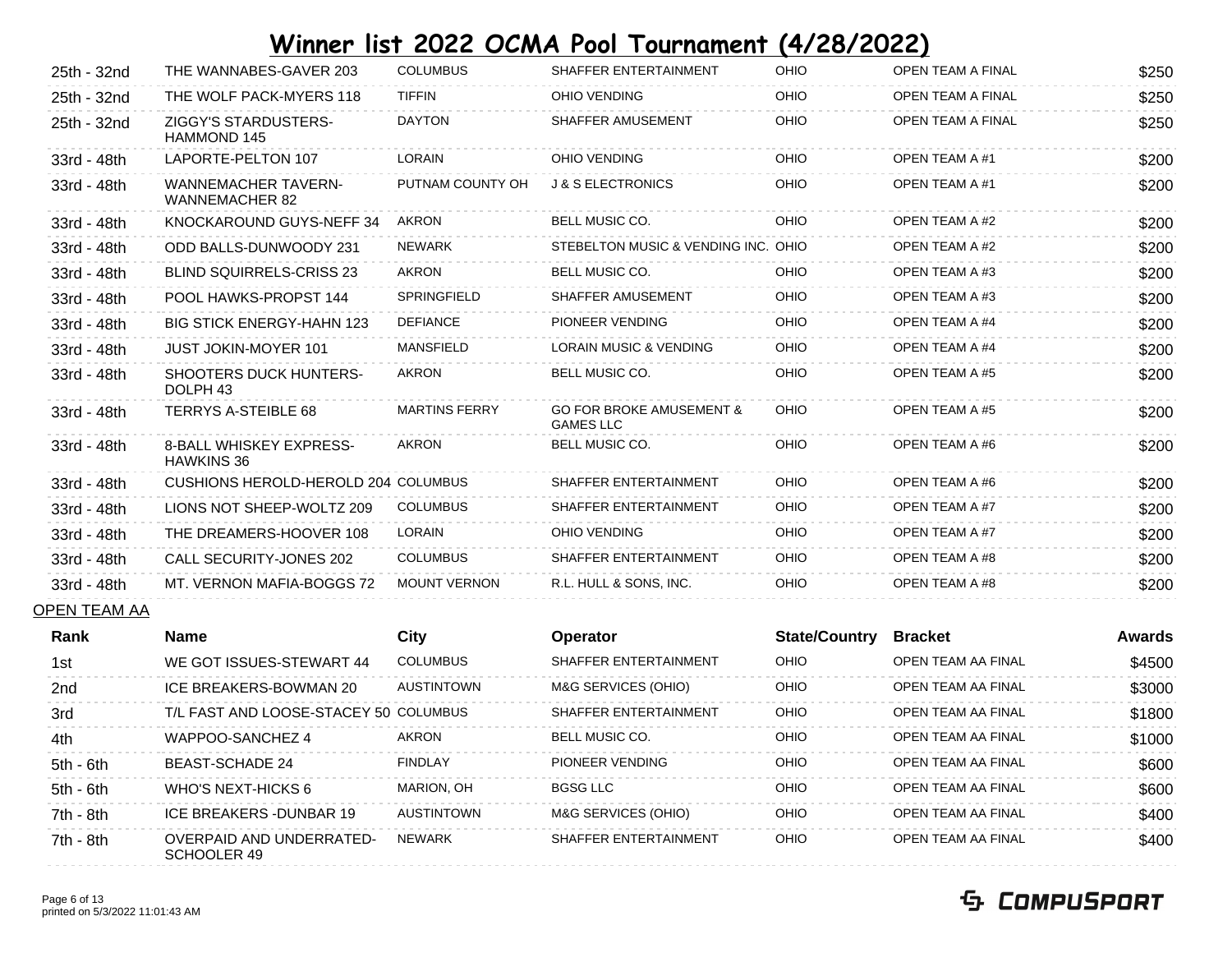#### OPEN TEAM MASTERS

| Rank                 | <b>Name</b>                               | <b>City</b>                    | Operator                            | <b>State/Country</b> | <b>Bracket</b>             | <b>Awards</b> |
|----------------------|-------------------------------------------|--------------------------------|-------------------------------------|----------------------|----------------------------|---------------|
| 1st                  | SEYBERTS-MOOR 3                           | <b>DEFIANCE</b>                | PIONEER VENDING                     | <b>OHIO</b>          | OPEN TEAM MASTERS FINAL    | \$2500        |
| 2nd                  | <b>SCRATCH THIS-BOUCHER 2</b>             | <b>MONTPELIER</b>              | PIONEER VENDING                     | OHIO                 | OPEN TEAM MASTERS FINAL    | \$400         |
| 3rd                  | 8BS- THE BUS DRIVERS-MOSS 4 DAYTON        |                                | SHAFFER AMUSEMENT                   | OHIO                 | OPEN TEAM MASTERS          | <b>PLAQUE</b> |
| <b>SECOND CHANCE</b> |                                           |                                |                                     |                      |                            |               |
| Rank                 | <b>Name</b>                               | <b>City</b>                    | <b>Operator</b>                     | <b>State/Country</b> | <b>Bracket</b>             | Awards        |
| 1st                  | CLIFFSIDE GALLUCCI-GALLUCCI<br>198        | <b>COLUMBUS</b>                | SHAFFER ENTERTAINMENT               | OHIO                 | <b>SECOND CHANCE FINAL</b> | \$900         |
| 2 <sub>nd</sub>      | <b>BALL BUSTERS-WAITES 225</b>            | NEWARK                         | STEBELTON MUSIC & VENDING INC. OHIO |                      | SECOND CHANCE FINAL        | \$600         |
| $3rd - 4th$          | <b>OUT FROM EVERYWHERE-</b><br>STONE 46   | <b>COLUMBUS</b>                | SHAFFER ENTERTAINMENT               | OHIO                 | SECOND CHANCE FINAL        | \$280         |
| 3rd - 4th            | SLATE MASTERS INC. -<br>PICKERING 93      | LANCASTER                      | L & P AMUSEMENTS                    | OHIO                 | <b>SECOND CHANCE FINAL</b> | \$280         |
| 5th - 8th            | <b>BAD HABITS-SUMMERS 246</b>             | JEFFERSON COUNTY,<br>OH        | TRI AREA AMUSEMENT                  | OHIO                 | <b>SECOND CHANCE FINAL</b> | \$100         |
| 5th - 8th            | BREAK N OUT-HAROLD 208                    | <b>COLUMBUS</b>                | SHAFFER ENTERTAINMENT               | OHIO                 | <b>SECOND CHANCE FINAL</b> | \$100         |
| 5th - 8th            | PREDATORS-TAYLOR 141                      | <b>DAYTON</b>                  | SHAFFER AMUSEMENT                   | OHIO                 | SECOND CHANCE FINAL        | \$100         |
| 5th - 8th            | THE MISFITS-DUFFIELD 12                   | <b>AKRON</b>                   | <b>BELL MUSIC CO.</b>               | OHIO                 | <b>SECOND CHANCE FINAL</b> | \$100         |
| 9th - 16th           | <b>BALL BANGERS-HUTCHISON 2</b>           | <b>AKRON</b>                   | BELL MUSIC CO.                      | OHIO                 | <b>SECOND CHANCE FINAL</b> | \$60          |
| 9th - 16th           | GOT BALLS-SWONGER 236                     | <b>NEWARK</b>                  | STEBELTON MUSIC & VENDING INC. OHIO |                      | <b>SECOND CHANCE FINAL</b> | \$60          |
| 9th - 16th           | <b>JUST THE TIP-ASHCRAFT 142</b>          | <b>DAYTON</b>                  | SHAFFER AMUSEMENT                   | OHIO                 | SECOND CHANCE FINAL        | \$60          |
| 9th - 16th           | SHORT BUS ALL STARZ-MULLINS NEWARK<br>222 |                                | STEBELTON MUSIC & VENDING INC. OHIO |                      | SECOND CHANCE FINAL        | \$60          |
| 9th - 16th           | SIX PACK-JONES 164                        | SPRINGFIELD                    | SHAFFER AMUSEMENT                   | OHIO                 | SECOND CHANCE FINAL        | \$60          |
| 9th - 16th           | SNIPERS-CHACEY 232                        | <b>NEWARK</b>                  | STEBELTON MUSIC & VENDING INC. OHIO |                      | SECOND CHANCE FINAL        | \$60          |
| 9th - 16th           | SOUTHERNERS-TIRADO 110                    | LORAIN                         | OHIO VENDING                        | OHIO                 | SECOND CHANCE FINAL        | \$60          |
| 9th - 16th           | TWYSTED ARROWS-COPENACE<br>52             | JEFFERSON COUNTY,<br><b>OH</b> | TRI AREA AMUSEMENT                  | OHIO                 | <b>SECOND CHANCE FINAL</b> | \$60          |
| SINGLES LADIES A     |                                           |                                |                                     |                      |                            |               |
| Rank                 | <b>Name</b>                               | City                           | <b>Operator</b>                     | <b>State/Country</b> | <b>Bracket</b>             | Awards        |
| 1st                  | PAULA JONES 150892                        | LANCASTER                      | L & P AMUSEMENTS                    | OHIO                 | SINGLES LADIES A FINAL     | \$1000        |
| 2nd                  | MELISSA SHORT 111967                      | JEFFERSON COUNTY,<br>OH        | TRI AREA AMUSEMENT                  | OHIO                 | SINGLES LADIES A FINAL     | \$700         |
| 3rd                  | DAWN MILLER 129527                        | LIMA                           | <b>J &amp; S ELECTRONICS</b>        | OHIO                 | SINGLES LADIES A FINAL     | \$400         |
| 4th                  | NANCY MILLER 164870                       | <b>DAYTON</b>                  | SHAFFER AMUSEMENT                   | OHIO                 | SINGLES LADIES A FINAL     | \$300         |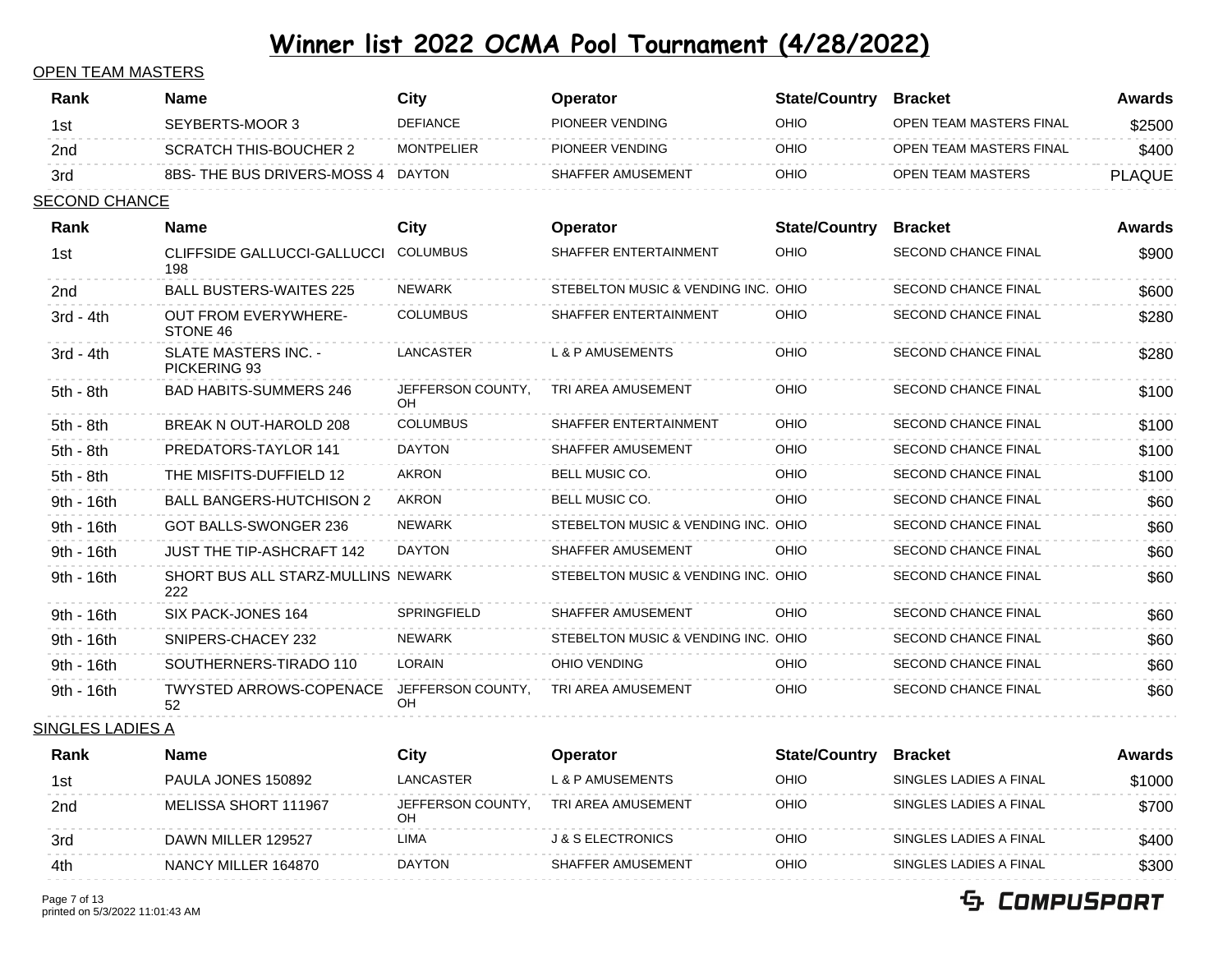| $5th - 6th$ | CHRISTINA CARROLL 105203 | <b>DEFIANCE</b>      | PIONEER VENDING                                         | OHIO        | SINGLES LADIES A FINAL | \$200 |
|-------------|--------------------------|----------------------|---------------------------------------------------------|-------------|------------------------|-------|
| $5th - 6th$ | LYNNE LESHNAK 237950     | <b>MIDDLETOWN</b>    | SHAFFER AMUSEMENT                                       | OHIO        | SINGLES LADIES A FINAL | \$200 |
| 7th - 8th   | PATTI GURULE 139290      | <b>AKRON</b>         | BELL MUSIC CO.                                          | OHIO        | SINGLES LADIES A FINAL | \$120 |
| 7th - 8th   | SHELLEY MENEGAY 154470   | <b>AKRON</b>         | BELL MUSIC CO.                                          | OHIO        | SINGLES LADIES A FINAL | \$120 |
| 9th - 12th  | HOLLY CRAWFORD 163363    | SPRINGFIELD          | SHAFFER AMUSEMENT                                       | <b>OHIO</b> | SINGLES LADIES A FINAL | \$100 |
| 9th - 12th  | MANDY PRIEST 189294      | <b>FRAZEYSBURG</b>   | STEBELTON MUSIC & VENDING INC. OHIO                     |             | SINGLES LADIES A FINAL | \$100 |
| 9th - 12th  | SHERRY MARINO 152467     | AKRON                | BELL MUSIC CO.                                          | OHIO        | SINGLES LADIES A FINAL | \$100 |
| 9th - 12th  | WENDY LEACH 190059       | AKRON                | BELL MUSIC CO.                                          | OHIO        | SINGLES LADIES A FINAL | \$100 |
| 13th - 16th | BRENDA WHISMAN 118578    | <b>MIDDLETOWN</b>    | SHAFFER AMUSEMENT                                       | OHIO        | SINGLES LADIES A FINAL | \$80  |
| 13th - 16th | KATHY THOMAS 119454      | SPRINGFIELD          | SHAFFER AMUSEMENT                                       | OHIO        | SINGLES LADIES A FINAL | \$80  |
| 13th - 16th | LINDA HALLEY 175857      | <b>COLUMBUS</b>      | SHAFFER ENTERTAINMENT                                   | <b>OHIO</b> | SINGLES LADIES A FINAL | \$80  |
| 13th - 16th | TAMMY COOPER 196454      | S. DAYTON            | SHAFFER AMUSEMENT                                       | OHIO        | SINGLES LADIES A FINAL | \$80  |
| 17th - 24th | MICHELLE DEPUY 166256    | <b>COLUMBUS</b>      | SHAFFER ENTERTAINMENT                                   | OHIO        | SINGLES LADIES A #1    | \$60  |
| 17th - 24th | CICI ANDERSON 238075     | <b>COLUMBUS</b>      | SHAFFER ENTERTAINMENT                                   | OHIO        | SINGLES LADIES A #2    | \$60  |
| 17th - 24th | TRISHA ORR 225204        | CANTON               | BELL MUSIC CO.                                          | <b>OHIO</b> | SINGLES LADIES A #3    | \$60  |
| 17th - 24th | TIFFANIE KINNEY 112426   | <b>FRAZEYSBURG</b>   | STEBELTON MUSIC & VENDING INC. OHIO                     |             | SINGLES LADIES A #4    | \$60  |
| 17th - 24th | MONICA HILL (SUMLIN)     | <b>DAYTON</b>        | SHAFFER AMUSEMENT                                       | OHIO        | SINGLES LADIES A #5    | \$60  |
| 17th - 24th | MARY CROSS 197115        | <b>NEWARK</b>        | STEBELTON MUSIC & VENDING INC. OHIO                     |             | SINGLES LADIES A #6    | \$60  |
| 17th - 24th | MELISSA MURPHY 110716    | AKRON                | BELL MUSIC CO.                                          | OHIO        | SINGLES LADIES A #7    | \$60  |
| 17th - 24th | <b>JOY REED 210390</b>   | <b>MARION</b>        | <b>BGSG LLC</b>                                         | <b>OHIO</b> | SINGLES LADIES A #8    | \$60  |
| 25th - 32nd | JENNIFER BYNNER 167717   | LANCASTER            | L & P AMUSEMENTS                                        | OHIO        | SINGLES LADIES A #1    | \$40  |
| 25th - 32nd | SHANNON O'HARRA 111192   | LANCASTER            | L & P AMUSEMENTS                                        | OHIO        | SINGLES LADIES A #2    | \$40  |
| 25th - 32nd | ROSEMARY DIX 166438      | <b>DAYTON</b>        | SHAFFER AMUSEMENT                                       | <b>OHIO</b> | SINGLES LADIES A #3    | \$40  |
| 25th - 32nd | DOTTIE MCILROY 129881    | <b>DAYTON</b>        | SHAFFER AMUSEMENT                                       | OHIO        | SINGLES LADIES A #4    | \$40  |
| 25th - 32nd | BELINDA DAYE 136839      | DAYTON               | SHAFFER AMUSEMENT                                       | OHIO        | SINGLES LADIES A #5    | \$40  |
| 25th - 32nd | LORI AMBROSE 222720      | <b>MARTINS FERRY</b> | <b>GO FOR BROKE AMUSEMENT &amp;</b><br><b>GAMES LLC</b> | <b>OHIO</b> | SINGLES LADIES A #6    | \$40  |
| 25th - 32nd | SARAH TERRY 132230       | <b>COLUMBUS</b>      | SHAFFER ENTERTAINMENT                                   | <b>OHIO</b> | SINGLES LADIES A #7    | \$40  |
| 25th - 32nd | KRISTINA GREEN 131763    | <b>COLUMBUS</b>      | SHAFFER ENTERTAINMENT                                   | OHIO        | SINGLES LADIES A #8    | \$40  |

SINGLES LADIES AA

| Rank | Name                 | City     | <b>Operator</b>       | <b>State/Country</b> | <b>Bracket</b>          | Awards |
|------|----------------------|----------|-----------------------|----------------------|-------------------------|--------|
| 1si  | KERRY BALLARD 190037 | WARREN   | ALCO MUSIC            | OHIO                 | SINGLES LADIES AA FINAL | \$800  |
| 2nd  | KARA SPENCER 156402  | COLUMBUS | SHAFFER ENTERTAINMENT | OHIO                 | SINGLES LADIES AA FINAL | \$500  |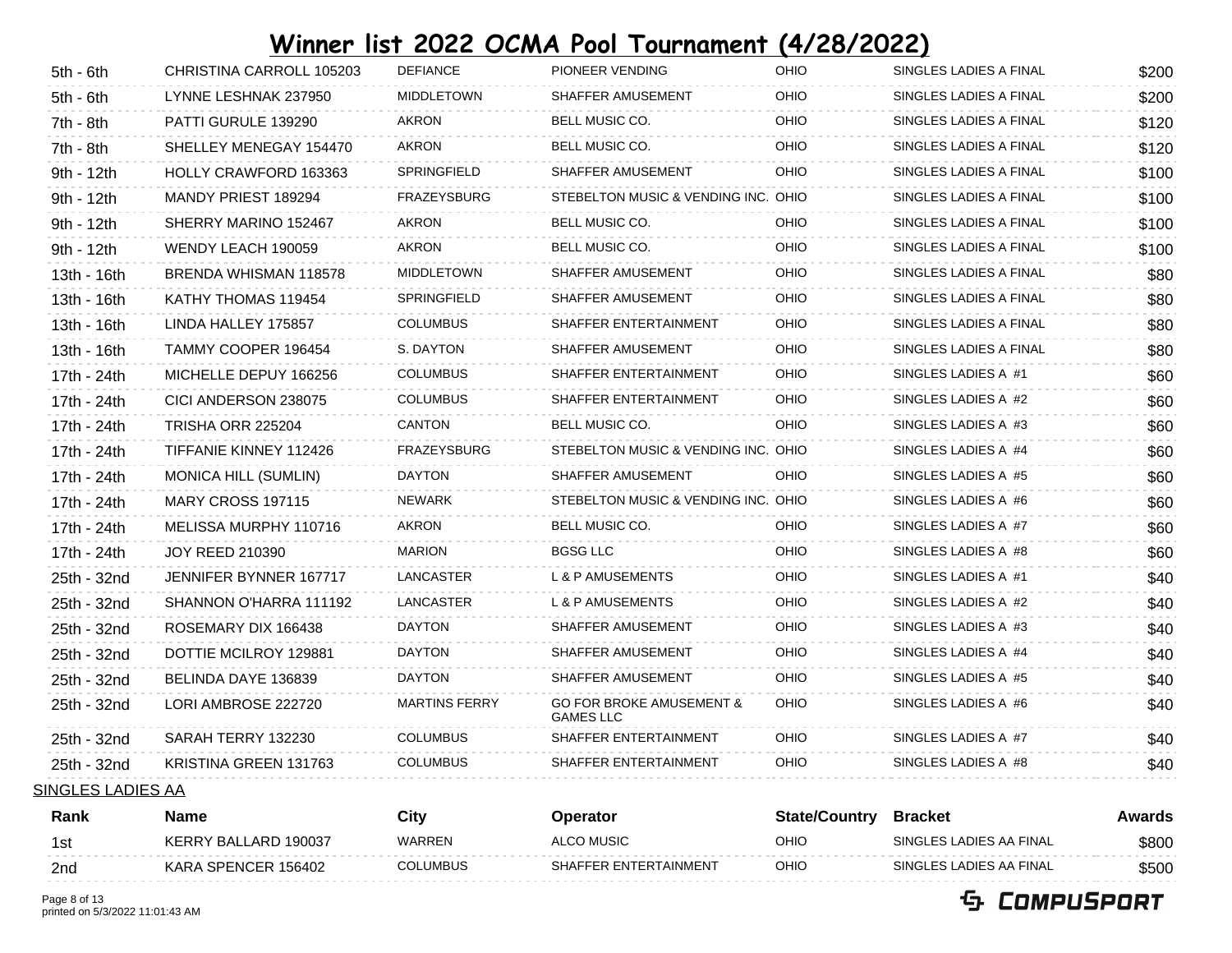| 3rd                    | KAYLA HUTCHISON 116958   | <b>TUSCARAWAS</b> | <b>BUCKEYE MUSIC &amp; VENDING</b> | <b>OHIO</b> | SINGLES LADIES AA FINAL | \$300 |
|------------------------|--------------------------|-------------------|------------------------------------|-------------|-------------------------|-------|
| 4th                    | <b>SHANNON LUDINGTON</b> | <b>CINCINNATI</b> | SHAFFER AMUSEMENT                  | OHIO        | SINGLES LADIES AA FINAL | \$200 |
| $5th - 6th$            | JEAN PARKER 171336       | KETTLERSVILLE     | <b>J &amp; S ELECTRONICS</b>       | OHIO        | SINGLES LADIES AA FINAL | \$150 |
| $5th - 6th$            | ROSIE RAMIREZ 161244     | MANSFIELD         | LORAIN MUSIC & VENDING             | OHIO        | SINGLES LADIES AA FINAL | \$150 |
| $7th - 8th$            | JACKIE MASON 214602      | LIMA OH           | <b>J &amp; S ELECTRONICS</b>       | OHIO        | SINGLES LADIES AA FINAL | \$100 |
| 7th - 8th              | TESSA MEINHART 190208    | <b>AKRON</b>      | <b>BELL MUSIC CO.</b>              | OHIO        | SINGLES LADIES AA FINAL | \$100 |
| 9th - 12th             | ASHLY FINK 128164        | <b>BOTKINS</b>    | PIONEER VENDING                    | <b>OHIO</b> | SINGLES LADIES AA FINAL | \$60  |
| 9th - 12th             | <b>JULIE JONES</b>       | JEFFERSON COUNTY  | TRI AREA AMUSEMENT                 | OHIO        | SINGLES LADIES AA FINAL | \$60  |
| 9th - 12th             | MINDY HILDRETH 222748    | <b>MARION</b>     | <b>THOMAS VENDING</b>              | OHIO        | SINGLES LADIES AA FINAL | \$60  |
| 9th - 12th             | SHERRIE JENKINS 152669   | <b>AUSTINTOWN</b> | ALCO MUSIC                         | OHIO        | SINGLES LADIES AA FINAL | \$60  |
| SINGLES LADIES MASTERS |                          |                   |                                    |             |                         |       |

| Rank | Name                | City          | <b>Operator</b> | <b>State/Country</b> | Bracket                | Awards        |
|------|---------------------|---------------|-----------------|----------------------|------------------------|---------------|
| 1st  | AMANDA COMBS 196105 | <b>MARION</b> | BGSG LLC        | OHIO                 | SINGLES LADIES MASTERS | \$800         |
| 2nd  | SHERRY CSEAK 138433 | <b>AKRON</b>  | BELL MUSIC CO.  | OHIO                 | SINGLES LADIES MASTERS | \$500         |
| 3rd  | ANGIE CLARK 211186  | DELAWARE      | <b>BGSG LLC</b> | OHIO                 | SINGLES LADIES MASTERS | <b>PLAQUE</b> |

#### SINGLES OPEN A

| <b>Rank</b> | Name                      | City                    | <b>Operator</b>                     | <b>State/Country</b> | <b>Bracket</b>       | Awards |
|-------------|---------------------------|-------------------------|-------------------------------------|----------------------|----------------------|--------|
| 1st         | JAMIE HEISER 151095       | <b>DAYTON</b>           | SHAFFER AMUSEMENT                   | OHIO                 | SINGLES OPEN A FINAL | \$1800 |
| 2nd         | RAY MCNABB 187148         | <b>COLUMBUS</b>         | SHAFFER ENTERTAINMENT               | OHIO                 | SINGLES OPEN A FINAL | \$1300 |
| 3rd         | TOM WALSH 131923          | <b>COLUMBUS</b>         | SHAFFER ENTERTAINMENT               | OHIO                 | SINGLES OPEN A FINAL | \$1000 |
| 4th         | PHIL THURSTON 111913      | <b>SOMERSET</b>         | STEBELTON MUSIC & VENDING INC. OHIO |                      | SINGLES OPEN A FINAL | \$800  |
| $5th - 6th$ | DON WILLETT 132606        | <b>COLUMBUS</b>         | SHAFFER ENTERTAINMENT               | OHIO                 | SINGLES OPEN A FINAL | \$600  |
| $5th - 6th$ | TRAVIS NEWELL 120583      | <b>AUSTINTOWN</b>       | M&G SERVICES (OHIO)                 | <b>OHIO</b>          | SINGLES OPEN A FINAL | \$600  |
| 7th - 8th   | DAVID SCHOONOVER 137908   | <b>DAYTON</b>           | SHAFFER AMUSEMENT                   | OHIO                 | SINGLES OPEN A FINAL | \$400  |
| 7th - 8th   | ZACHERY DECKER 223965     | JEFFERSON COUNTY        | TRI AREA AMUSEMENT                  | OHIO                 | SINGLES OPEN A FINAL | \$400  |
| 9th - 12th  | <b>BRIAN BOLLENBACHER</b> | <b>PAULDING</b>         | PIONEER VENDING                     | <b>OHIO</b>          | SINGLES OPEN A FINAL | \$300  |
| 9th - 12th  | CHARLIE SENGSTOCK 238408  | <b>FINDLAY</b>          | PIONEER VENDING                     | <b>OHIO</b>          | SINGLES OPEN A FINAL | \$300  |
| 9th - 12th  | GENE HUGHES 187150        | <b>JEFFERSON COUNTY</b> | TRI AREA AMUSEMENT                  | OHIO                 | SINGLES OPEN A FINAL | \$300  |
| 9th - 12th  | <b>MIKE PACE</b>          | <b>COLUMBUS</b>         | SHAFFER ENTERTAINMENT               | <b>OHIO</b>          | SINGLES OPEN A FINAL | \$300  |
| 13th - 16th | CHRIS FISHER 134440       | <b>CHEYENNE</b>         | SHAFFER ENTERTAINMENT               | OHIO                 | SINGLES OPEN A FINAL | \$200  |
| 13th - 16th | JOHN LARUE 112342         | JEFFERSON COUNTY        | TRI AREA AMUSEMENT                  | OHIO                 | SINGLES OPEN A FINAL | \$200  |
| 13th - 16th | JOSHUA PERENOVICH 223966  | <b>JEFFERSON COUNTY</b> | TRI AREA AMUSEMENT                  | <b>OHIO</b>          | SINGLES OPEN A FINAL | \$200  |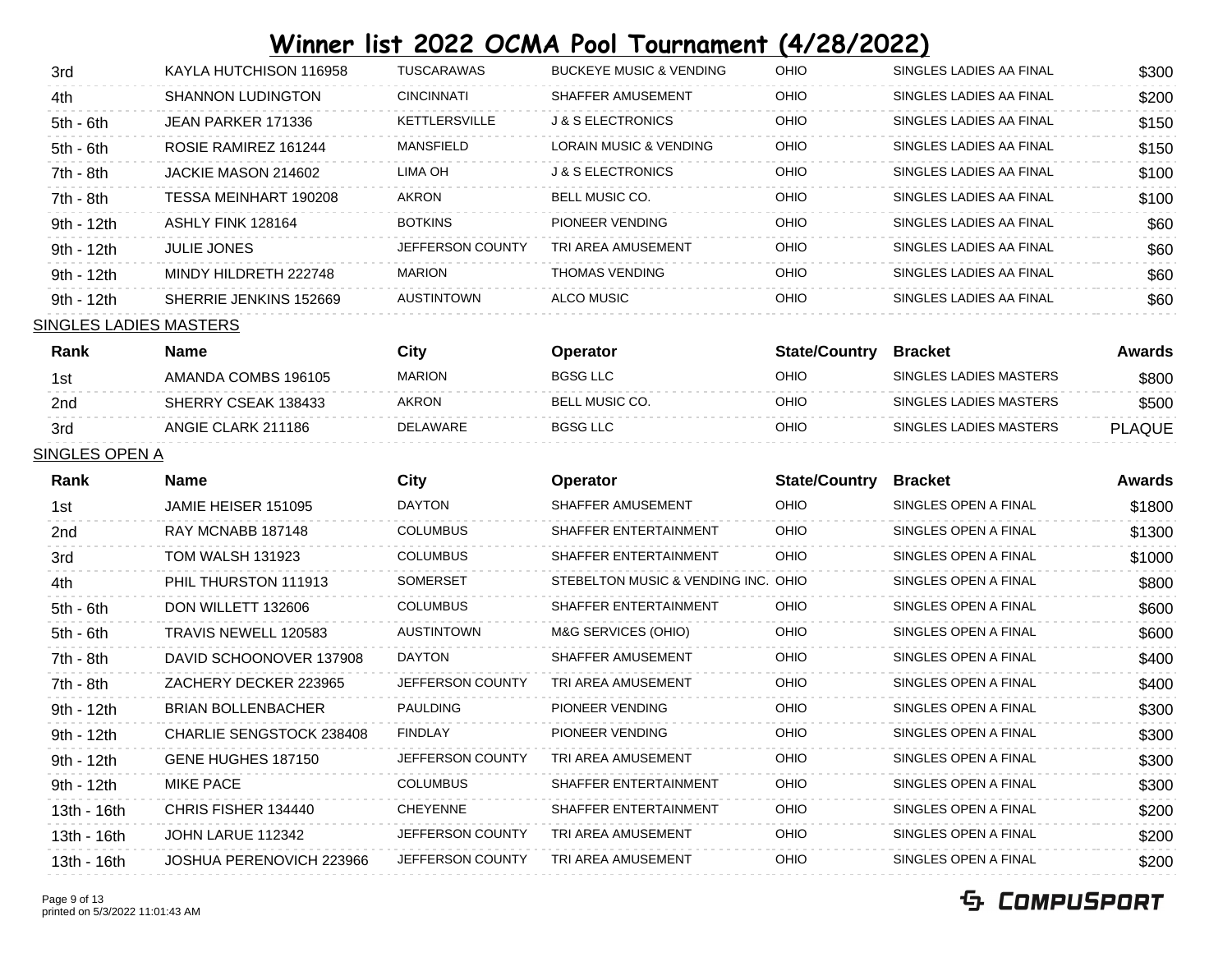| 13th - 16th | RICK DUFFIELD JR 161150       | <b>AKRON</b>            | BELL MUSIC CO.                                          | OHIO | SINGLES OPEN A FINAL | \$200 |
|-------------|-------------------------------|-------------------------|---------------------------------------------------------|------|----------------------|-------|
| 17th - 24th | DAN DYE 137863                | AKRON                   | BELL MUSIC CO.                                          | OHIO | SINGLES OPEN A FINAL | \$120 |
| 17th - 24th | DAVID LOVENSHIMER             | <b>COLUMBUS</b>         | SHAFFER ENTERTAINMENT                                   | OHIO | SINGLES OPEN A FINAL | \$120 |
| 17th - 24th | <b>JAMIE MOSSBERGER</b>       | SPRINGFIELD             | SHAFFER AMUSEMENT                                       | OHIO | SINGLES OPEN A FINAL | \$120 |
| 17th - 24th | JASON MILLER 196291           | <b>DAYTON</b>           | SHAFFER AMUSEMENT                                       | OHIO | SINGLES OPEN A FINAL | \$120 |
| 17th - 24th | JEFF DAVIS 197056             | <b>NEWARK</b>           | STEBELTON MUSIC & VENDING INC. OHIO                     |      | SINGLES OPEN A FINAL | \$120 |
| 17th - 24th | <b>THAD DEEP 125592</b>       | <b>COLUMBUS</b>         | SHAFFER ENTERTAINMENT                                   | OHIO | SINGLES OPEN A FINAL | \$120 |
| 17th - 24th | VAN FOSTER 135133             | <b>DAYTON</b>           | SHAFFER AMUSEMENT                                       | OHIO | SINGLES OPEN A FINAL | \$120 |
| 17th - 24th | WESLEY BURCH 223074           | <b>MARTINS FERRY</b>    | <b>GO FOR BROKE AMUSEMENT &amp;</b><br><b>GAMES LLC</b> | OHIO | SINGLES OPEN A FINAL | \$120 |
| 25th - 32nd | ADAM HUGHES 178235            | JEFFERSON COUNTY        | TRI AREA AMUSEMENT                                      | OHIO | SINGLES OPEN A FINAL | \$100 |
| 25th - 32nd | <b>BRUCE BEARE 183501</b>     | WAPAKONETA OH           | <b>J &amp; S ELECTRONICS</b>                            | OHIO | SINGLES OPEN A FINAL | \$100 |
| 25th - 32nd | GREG GRISWOLD 179687          | ST MARYS                | <b>J &amp; S ELECTRONICS</b>                            | OHIO | SINGLES OPEN A FINAL | \$100 |
| 25th - 32nd | JAMES ZINBARDI 227451         | AUSTINTOWN              | M&G SERVICES (OHIO)                                     | OHIO | SINGLES OPEN A FINAL | \$100 |
| 25th - 32nd | JEFF HARNESS 160527           | <b>COLUMBUS</b>         | SHAFFER ENTERTAINMENT                                   | OHIO | SINGLES OPEN A FINAL | \$100 |
| 25th - 32nd | JOHN STEELE 195195            | LANCASTER               | L & P AMUSEMENTS                                        | OHIO | SINGLES OPEN A FINAL | \$100 |
| 25th - 32nd | MATT FRISCH 117576            | <b>TIFFIN</b>           | OHIO VENDING                                            | OHIO | SINGLES OPEN A FINAL | \$100 |
| 25th - 32nd | RYAN RABOLD 215457            | <b>DAYTON</b>           | SHAFFER AMUSEMENT                                       | OHIO | SINGLES OPEN A FINAL | \$100 |
| 33rd - 48th | ROGER FLEMING 132100          | <b>COLUMBUS</b>         | SHAFFER ENTERTAINMENT                                   | OHIO | SINGLES OPEN A #14   | \$80  |
| 33rd - 48th | SCOTT BOYER 187127            | <b>COLUMBUS</b>         | SHAFFER ENTERTAINMENT                                   | OHIO | SINGLES OPEN A #1    | \$80  |
| 33rd - 48th | MIKE WELLS 224645             | AKRON                   | BELL MUSIC CO.                                          | OHIO | SINGLES OPEN A #10   | \$80  |
| 33rd - 48th | HEATH FITCH 187149            | JEFFERSON COUNTY        | TRI AREA AMUSEMENT                                      | OHIO | SINGLES OPEN A #11   | \$80  |
| 33rd - 48th | BERT BLAIR 197041             | <b>NEWARK</b>           | STEBELTON MUSIC & VENDING INC. OHIO                     |      | SINGLES OPEN A #12   | \$80  |
| 33rd - 48th | ZAC EDWARDS 138505            | AKRON                   | BELL MUSIC CO.                                          | OHIO | SINGLES OPEN A #13   | \$80  |
| 33rd - 48th | <b>DENNY GORLOCK</b>          | <b>JEFFERSON COUNTY</b> | TRI AREA AMUSEMENT                                      | OHIO | SINGLES OPEN A #15   | \$80  |
| 33rd - 48th | MICHAEL BRENNAN 230562        | LIMA OH                 | <b>J &amp; S ELECTRONICS</b>                            | OHIO | SINGLES OPEN A #16   | \$80  |
| 33rd - 48th | TIM TAYLOR II 170124          | AKRON                   | BELL MUSIC CO.                                          | OHIO | SINGLES OPEN A #2    | \$80  |
| 33rd - 48th | <b>LAWRENCE NATION 187184</b> | JEFFERSON COUNTY        | TRI AREA AMUSEMENT                                      | OHIO | SINGLES OPEN A #3    | \$80  |
| 33rd - 48th | JOHN MORTON 217849            | <b>AKRON</b>            | BELL MUSIC CO.                                          | OHIO | SINGLES OPEN A #4    | \$80  |
| 33rd - 48th | TOM ESTAFEN 139324            | <b>MASSILLON</b>        | BELL MUSIC CO.                                          | OHIO | SINGLES OPEN A #5    | \$80  |
| 33rd - 48th | KENNY PROPST 215428           | SPRINGFIELD             | SHAFFER AMUSEMENT                                       | OHIO | SINGLES OPEN A #6    | \$80  |
| 33rd - 48th | DAVID ECKELBECKER 125431      | AKRON                   | BELL MUSIC CO.                                          | OHIO | SINGLES OPEN A #7    | \$80  |
| 33rd - 48th | <b>LENNY SCHROCK</b>          | AKRON                   | BELL MUSIC CO.                                          | OHIO | SINGLES OPEN A #8    | \$80  |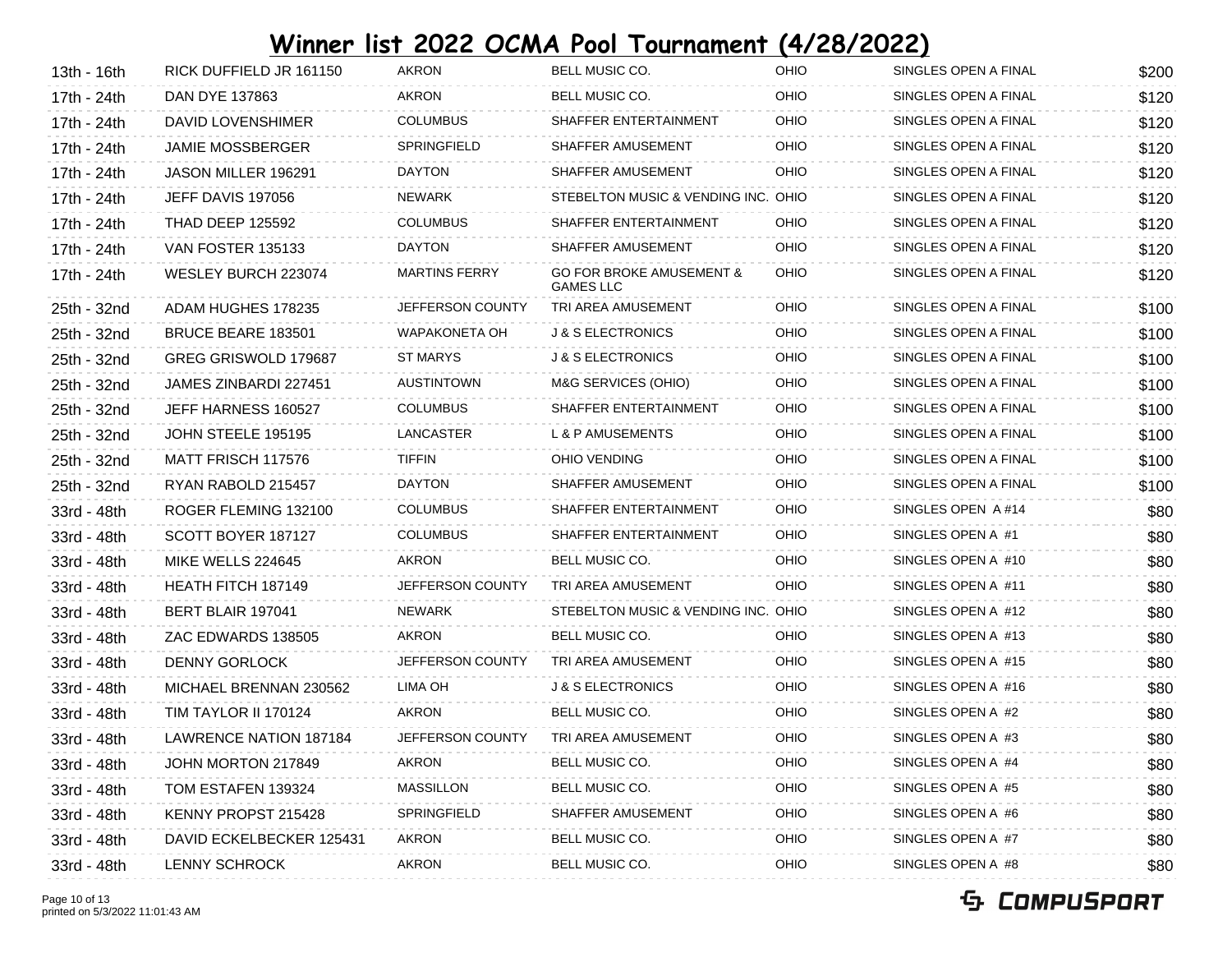| 33rd - 48th | JOHN KINNEY 197058       | ZANESVILLE           | STEBELTON MUSIC & VENDING INC. OHIO                     |      | SINGLES OPEN A #9  | \$80 |
|-------------|--------------------------|----------------------|---------------------------------------------------------|------|--------------------|------|
| 49th - 64th | BRANDON RENTZ 167370     | AKRON                | BELL MUSIC CO.                                          | OHIO | SINGLES OPEN A #14 | \$60 |
| 49th - 64th | BILL DENHAM 187093       | <b>COLUMBUS</b>      | SHAFFER ENTERTAINMENT                                   | OHIO | SINGLES OPEN A #1  | \$60 |
| 49th - 64th | TRAVIS GILLESPIE 125364  | JEFFERSON COUNTY     | TRI AREA AMUSEMENT                                      | OHIO | SINGLES OPEN A #10 | \$60 |
| 49th - 64th | JEFF SALAMON 139659      | AKRON                | BELL MUSIC CO.                                          | OHIO | SINGLES OPEN A #11 | \$60 |
| 49th - 64th | ALEX MAGNOLIA 189419     | YOUNGSTOWN           | ALCO MUSIC                                              | OHIO | SINGLES OPEN A #12 | \$60 |
| 49th - 64th | ROCKY PFISTER 181492     | AKRON                | BELL MUSIC CO.                                          | OHIO | SINGLES OPEN A #13 | \$60 |
| 49th - 64th | <b>GREG YOUNG</b>        | <b>COLUMBUS</b>      | SHAFFER ENTERTAINMENT                                   | OHIO | SINGLES OPEN A #15 | \$60 |
| 49th - 64th | MIKE PELTON 217545       | <b>LORAIN</b>        | OHIO VENDING                                            | OHIO | SINGLES OPEN A #16 | \$60 |
| 49th - 64th | CHRIS SNAVELY 125406     | <b>COLUMBUS</b>      | SHAFFER ENTERTAINMENT                                   | OHIO | SINGLES OPEN A #2  | \$60 |
| 49th - 64th | <b>BRAD LEVANDOWSKI</b>  | <b>TIFFIN</b>        | OHIO VENDING                                            | OHIO | SINGLES OPEN A #3  | \$60 |
| 49th - 64th | TIM GRAHAM 175856        | <b>COLUMBUS</b>      | SHAFFER ENTERTAINMENT                                   | OHIO | SINGLES OPEN A #4  | \$60 |
| 49th - 64th | SHANE MCNUTT 120741      | AKRON                | BELL MUSIC CO.                                          | OHIO | SINGLES OPEN A #5  | \$60 |
| 49th - 64th | <b>STAN FRY 237461</b>   | MT.VERNON            | R.L. HULL & SONS, INC.                                  | OHIO | SINGLES OPEN A #6  | \$60 |
| 49th - 64th | <b>NICK MARAN</b>        | <b>MARION</b>        | <b>THOMAS VENDING</b>                                   | OHIO | SINGLES OPEN A #7  | \$60 |
| 49th - 64th | TERRY KING 132084        | <b>COLUMBUS</b>      | SHAFFER ENTERTAINMENT                                   | OHIO | SINGLES OPEN A #8  | \$60 |
| 49th - 64th | GEORGE DOSTROPH 228699   | TUSCARAWAS           | <b>BUCKEYE MUSIC &amp; VENDING</b>                      | OHIO | SINGLES OPEN A #9  | \$60 |
| 65th - 96th | BEN CAUDILL 156152       | <b>DAYTON</b>        | SHAFFER AMUSEMENT                                       | OHIO | SINGLES OPEN A #14 | \$50 |
| 65th - 96th | EDWARD MEYER 210006      | <b>DAYTON</b>        | SHAFFER AMUSEMENT                                       | OHIO | SINGLES OPEN A #14 | \$50 |
| 65th - 96th | BRYAN BELLINGER 152756   | AKRON                | BELL MUSIC CO.                                          | OHIO | SINGLES OPEN A #1  | \$50 |
| 65th - 96th | DUANE HALLSTEIN 183487   | <b>DAYTON</b>        | SHAFFER AMUSEMENT                                       | OHIO | SINGLES OPEN A #1  | \$50 |
| 65th - 96th | <b>JOE WILLIAMS</b>      | <b>MASSILLON</b>     | BELL MUSIC CO.                                          | OHIO | SINGLES OPEN A #10 | \$50 |
| 65th - 96th | TIM SNELLING 125904      | NEWARK               | STEBELTON MUSIC & VENDING INC. OHIO                     |      | SINGLES OPEN A #10 | \$50 |
| 65th - 96th | BRAD PATTON 149444       | MANSFIELD            | LORAIN MUSIC & VENDING                                  | OHIO | SINGLES OPEN A #11 | \$50 |
| 65th - 96th | TOM GOULET 170595        | <b>COLUMBUS</b>      | SHAFFER ENTERTAINMENT                                   | OHIO | SINGLES OPEN A #11 | \$50 |
| 65th - 96th | PAUL HENRY 218238        | <b>COLUMBUS</b>      | SHAFFER ENTERTAINMENT                                   | OHIO | SINGLES OPEN A #12 | \$50 |
| 65th - 96th | TRENT HUTCHINS 220472    | LANCASTER            | L & P AMUSEMENTS                                        | OHIO | SINGLES OPEN A #12 | \$50 |
| 65th - 96th | CHARLES WHITCRAFT 197065 | MARTINSBURG          | STEBELTON MUSIC & VENDING INC. OHIO                     |      | SINGLES OPEN A #13 | \$50 |
| 65th - 96th | DERICK HUTCHISON 113953  | TUSCARAWAS           | <b>BUCKEYE MUSIC &amp; VENDING</b>                      | OHIO | SINGLES OPEN A #13 | \$50 |
| 65th - 96th | ED WALRATH 153521        | AKRON                | BELL MUSIC CO.                                          | OHIO | SINGLES OPEN A #15 | \$50 |
| 65th - 96th | RALPH CARROLL 222722     | <b>MARTINS FERRY</b> | <b>GO FOR BROKE AMUSEMENT &amp;</b><br><b>GAMES LLC</b> | OHIO | SINGLES OPEN A #15 | \$50 |
| 65th - 96th | JAMES MCCOY 131174       | <b>COLUMBUS</b>      | SHAFFER ENTERTAINMENT                                   | OHIO | SINGLES OPEN A #16 | \$50 |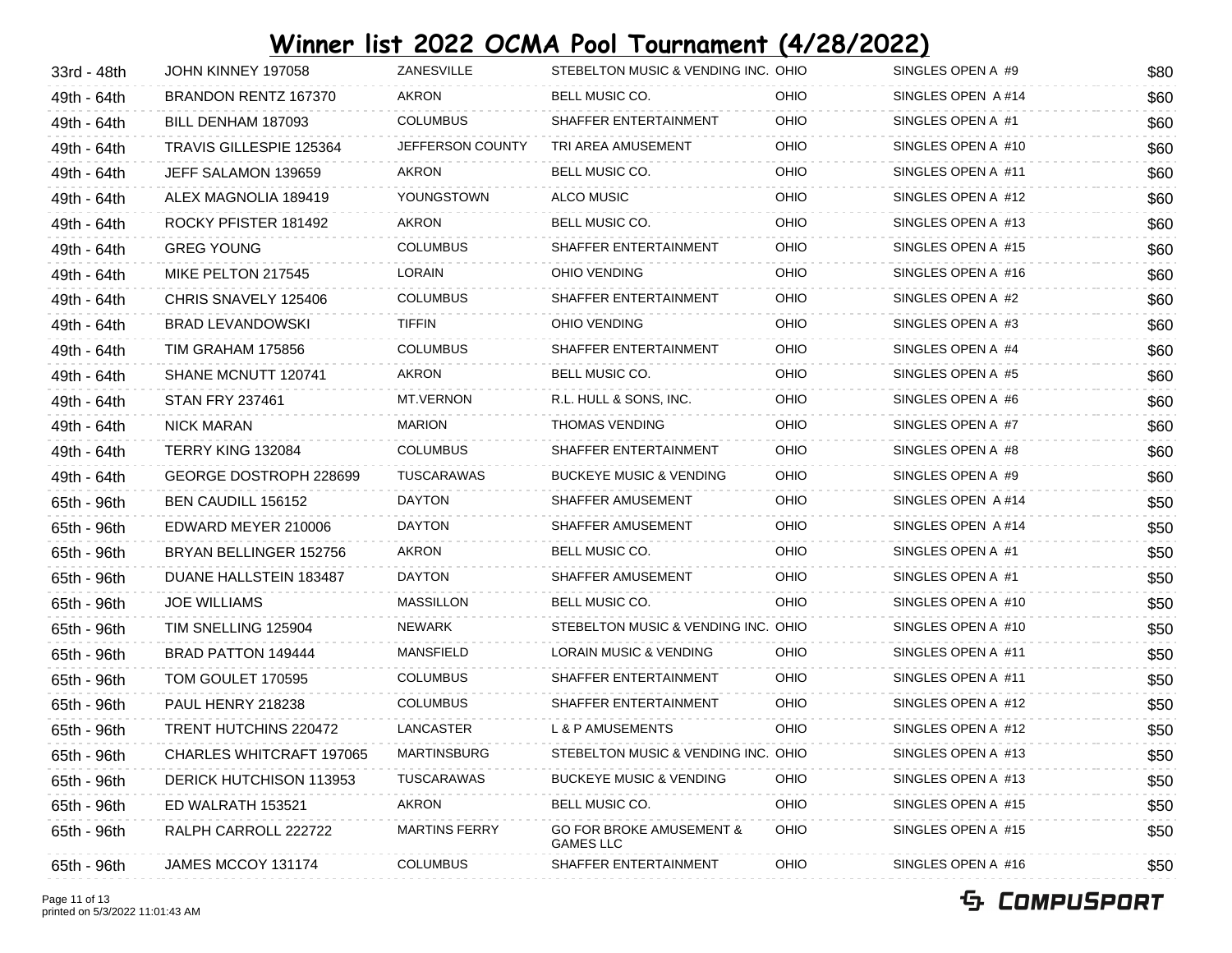| 65th - 96th     | JAMIE PERSINO 126672     | WARREN                  | M&G SERVICES (OHIO)                                     | OHIO                 | SINGLES OPEN A #16    | \$50   |
|-----------------|--------------------------|-------------------------|---------------------------------------------------------|----------------------|-----------------------|--------|
| 65th - 96th     | CHRIS SHORT 111968       | JEFFERSON COUNTY,<br>OH | TRI AREA AMUSEMENT                                      | OHIO                 | SINGLES OPEN A #2     | \$50   |
| 65th - 96th     | JARED DINGLER 136140     | <b>AKRON</b>            | BELL MUSIC CO.                                          | OHIO                 | SINGLES OPEN A #2     | \$50   |
| 65th - 96th     | SCOTT MYERS 238482       | <b>MARTINS FERRY</b>    | <b>GO FOR BROKE AMUSEMENT &amp;</b><br><b>GAMES LLC</b> | OHIO                 | SINGLES OPEN A #3     | \$50   |
| 65th - 96th     | <b>TED ABSHIRE</b>       | <b>COLUMBUS</b>         | SHAFFER ENTERTAINMENT                                   | OHIO                 | SINGLES OPEN A #3     | \$50   |
| 65th - 96th     | ALEX YOUNG 159766        | <b>DAYTON</b>           | SHAFFER AMUSEMENT                                       | OHIO                 | SINGLES OPEN A #4     | \$50   |
| 65th - 96th     | PATRICK HAYNIE 121460    | <b>AUSTINTOWN</b>       | M & G SERVICES                                          | OHIO                 | SINGLES OPEN A #4     | \$50   |
| 65th - 96th     | <b>KENNY YOUNG (JR)</b>  | <b>DAYTON</b>           | SHAFFER AMUSEMENT                                       | OHIO                 | SINGLES OPEN A #5     | \$50   |
| 65th - 96th     | PETER SFIKAS 120710      | WARREN                  | M&G SERVICES (OHIO)                                     | OHIO                 | SINGLES OPEN A #5     | \$50   |
| 65th - 96th     | <b>DAN BLUE 105241</b>   | LIMA OH                 | <b>J &amp; S ELECTRONICS</b>                            | OHIO                 | SINGLES OPEN A #6     | \$50   |
| 65th - 96th     | JOSH MCMILLIN 229641     | MANSFIELD               | LORAIN MUSIC & VENDING                                  | OHIO                 | SINGLES OPEN A #6     | \$50   |
| 65th - 96th     | JARED SCARPINO 150515    | AKRON                   | BELL MUSIC CO.                                          | OHIO                 | SINGLES OPEN A #7     | \$50   |
| 65th - 96th     | MIKE TAYLOR 185367       | <b>DAYTON</b>           | SHAFFER AMUSEMENT                                       | OHIO                 | SINGLES OPEN A #7     | \$50   |
| 65th - 96th     | ROBERT SEARS 125410      | <b>COLUMBUS</b>         | SHAFFER ENTERTAINMENT                                   | OHIO                 | SINGLES OPEN A #8     | \$50   |
| 65th - 96th     | RON JOHANNSEN 114523     | LORAIN                  | OHIO VENDING                                            | OHIO                 | SINGLES OPEN A #8     | \$50   |
| 65th - 96th     | BROOK HILDERBRAND 206453 | <b>GREENVILLE</b>       | <b>J &amp; S ELECTRONICS</b>                            | OHIO                 | SINGLES OPEN A #9     | \$50   |
| 65th - 96th     | MATT THORNTON 187152     | <b>COLUMBUS</b>         | SHAFFER ENTERTAINMENT                                   | OHIO                 | SINGLES OPEN A #9     | \$50   |
| SINGLES OPEN AA |                          |                         |                                                         |                      |                       |        |
| Rank            | <b>Name</b>              | City                    | <b>Operator</b>                                         | <b>State/Country</b> | <b>Bracket</b>        | Awards |
| 1st             | SHANE ALBAUGH 223921     | <b>NEWARK</b>           | SHAFFER ENTERTAINMENT                                   | OHIO                 | SINGLES OPEN AA-FINAL | \$1800 |
| 2nd             | DYLAN LIPATAPANLOP       | <b>COLUMBUS</b>         | SHAFFER ENTERTAINMENT                                   | OHIO                 | SINGLES OPEN AA-FINAL | \$1300 |
| 3rd             | DAN MADELINE 115554      | YOUNGSTOWN              | M&G SERVICES (OHIO)                                     | OHIO                 | SINGLES OPEN AA-FINAL | \$800  |
| 4th             | <b>ED MOYER 224809</b>   | <b>TUSCARAWAS</b>       | <b>BUCKEYE MUSIC &amp; VENDING</b>                      | OHIO                 | SINGLES OPEN AA-FINAL | \$500  |
| 5th - 6th       | MIKE ADKINS 211742       | <b>MASSILLON</b>        | BELL MUSIC CO.                                          | OHIO                 | SINGLES OPEN AA-FINAL | \$200  |
| 5th - 6th       | MIKE CUMBERLEDGE 222725  | <b>MARTINS FERRY</b>    | <b>GO FOR BROKE AMUSEMENT &amp;</b><br><b>GAMES LLC</b> | OHIO                 | SINGLES OPEN AA-FINAL | \$200  |
| 7th - 8th       | CHAD DAILEY 212720       | YOUNGSTOWN              | <b>ALCO MUSIC</b>                                       | OHIO                 | SINGLES OPEN AA-FINAL | \$150  |
| 7th - 8th       | RICKY BREWER JR 178209   | SPRINGFIELD             | SHAFFER AMUSEMENT                                       | OHIO                 | SINGLES OPEN AA-FINAL | \$150  |
| 9th - 12th      | <b>DEL PAUL 160258</b>   | SPRINGFIELD             | SHAFFER AMUSEMENT                                       | OHIO                 | SINGLES OPEN AA-FINAL | \$120  |
| 9th - 12th      | JOHN LATTEA 152249       | AKRON                   | BELL MUSIC CO.                                          | OHIO                 | SINGLES OPEN AA-FINAL | \$120  |
| 9th - 12th      | TED RICHARDS 155797      | YOUNGSTOWN              | M&G SERVICES (OHIO)                                     | OHIO                 | SINGLES OPEN AA-FINAL | \$120  |
| 9th - 12th      | <b>ZAK MCKFF</b>         | <b>AKRON</b>            | <b>BELL MUSIC CO.</b>                                   | OHIO                 | SINGLES OPEN AA-FINAL | \$120  |

9th - 12th ZAK MCKEE AKRON BELL MUSIC CO. OHIO SINGLES OPEN AA-FINAL \$120